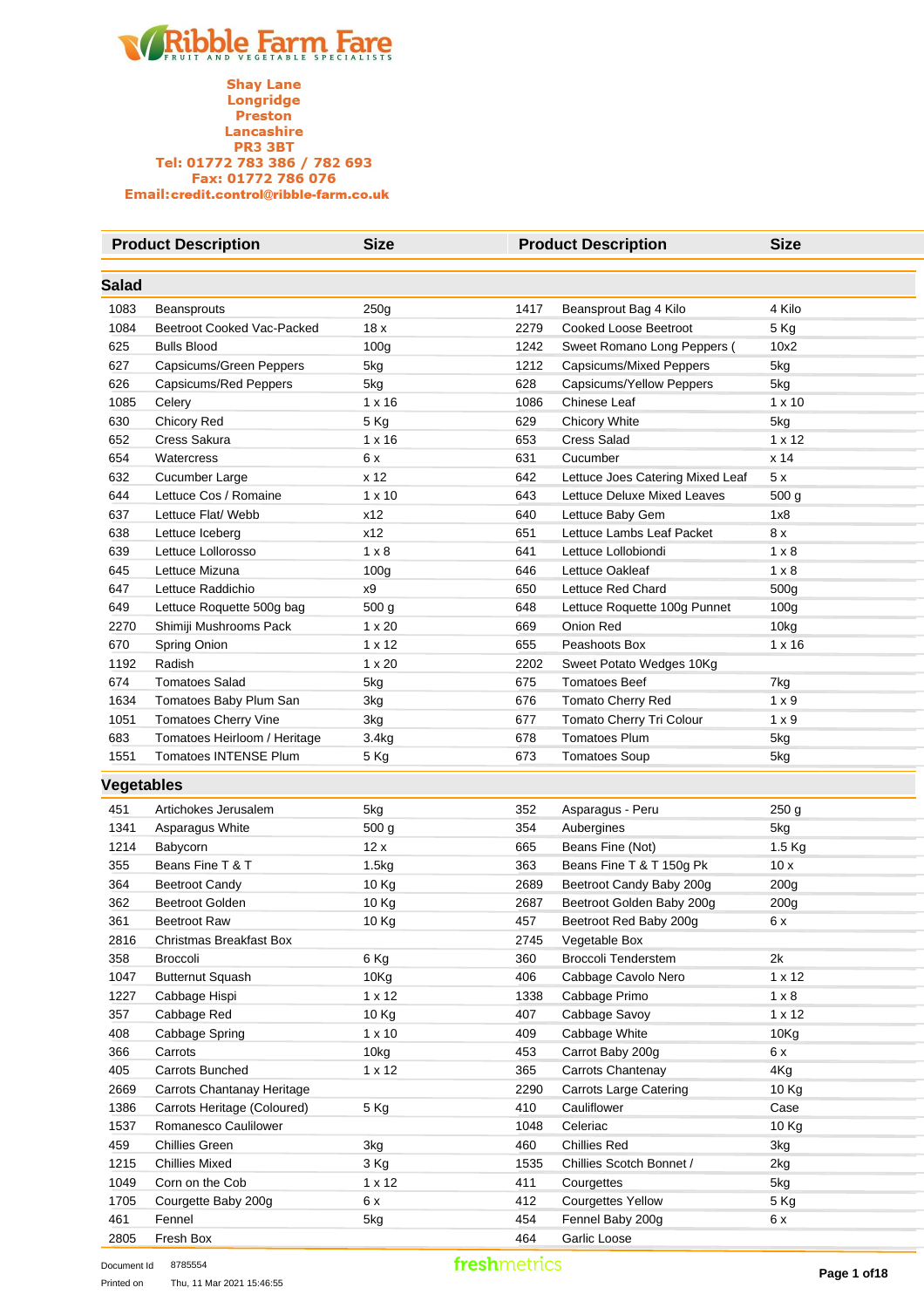**Shay Lane** Longridge Preston **Lancashire**<br>PR3 3BT Tel: 01772 783 386 / 782 693<br>Fax: 01772 786 076 Email:credit.control@ribble-farm.co.uk

|             | <b>Product Description</b>       | <b>Size</b>   | <b>Product Description</b> |                                | <b>Size</b>      |
|-------------|----------------------------------|---------------|----------------------------|--------------------------------|------------------|
| 2305        | <b>Garlic Black Peeled</b>       | 150g          | 57                         | Garlic Peeled 1kg              | $10 \times 1$    |
| 465         | Garlic Rope                      | $10 \times 1$ | 462                        | <b>Ginger Root</b>             | 12.5kg           |
| 1040        | Horse Radish                     | 1 x 12        | 413                        | Kale Green                     | 10x              |
| 414         | Kale Red                         |               | 1376                       | Kohl Rabi                      | x20              |
| 415         | Leeks                            | 5 Kg          | 455                        | Leeks Baby 200g                | 6 x              |
| 1707        | Leeks White 10Kg                 | 10Kg          | 1054                       | Mangetout                      | 1.5kg            |
| 1397        | Micro Vegetables Assorted        | 200 g         | 1056                       | Mooli                          | 15 Kg            |
| 657         | <b>Mushrooms Button</b>          |               | 661                        | <b>Mushrooms Chestnut</b>      | 2.27             |
| 659         | Mushrooms Flat                   |               | 1221                       | Mushrooms Cups                 |                  |
| 667         | Mushrooms Oyster                 | 1 Kg          | 1196                       | Mushrooms Portabello           | 1.5kg            |
| 1704        | Mushrooms Pied de Mouton 1kg     | 1 Kg          | 671                        | Mushrooms Shitake              | 1 Kg             |
| 660         | Mushrooms Soup                   | 2.27          | 672                        | Mushrooms Mixed Wild           | 2 x              |
| 710         | Oil Rapeseed - Do Not Split Case | 20 Ltr        | 1057                       | Okra                           | 1 Kg             |
| 418         | Onions English/Medium Size       | 20 Kg         | 417                        | Onions Button                  | 5 Kg             |
| 416         | Onions Large                     | 20kg          | 1195                       | <b>Pickling Onions</b>         | 5kg              |
| 1970        | Onions Fresh Silverskin          | 5 Kg          | 656                        | Pakchoi                        | x10              |
| 419         | Parsnips                         | 10 Kg         | 420                        | Parsnips Chantenay             | 5 Kg             |
| 429         | Potatoes Jacket 40's             | 15 Kg         | 430                        | Potatoes Jacket 50's           | 15 Kg            |
| 431         | Potatoes Jacket 60's             | 15 Kg         | 439                        | Potatoes Par Cooked Celavita   | 10 Kg            |
| 438         | Potatoes Jackets Par-cooked (32) | 12.5          | 423                        | Potatoes King Edwards          | 25 Kg            |
| 2350        | Potato Linfries                  |               | 432                        | Potatoes Mids (Red Box)        | 10kg             |
| 1251        | Potatoes Mids Pre Pack           | 12x           | 434                        | Potatoes Mids Linroyale (Black | 10 Kg            |
| 424         | Potato Ware/Maris Piper          |               | 437                        | Potatoes Pink Fir              | 5 Kg             |
| 425         | Potatoes Red                     | 20kg          | 441                        | <b>Potatoes Sweet</b>          | 6kg              |
| 427         | <b>Potatoes Uncle Davids</b>     |               | 1228                       | Potatoes Violet                | 5 Kg             |
| 428         | <b>Potatoes Washed Whites</b>    | 25kg          | 2663                       | Potatoes Linroyale Washed      | 20Kg             |
| 2698        | Pre Packed Washed Whites         |               | 668                        | Pumpkins                       | 1 Kg             |
| 38          | Chips Par Fried 10mm             | 10 Kg         | 36                         | Chips Par Fried 14mm           | 10 Kg            |
| 2704        | Radish Breakfast Bunch           |               | 1198                       | Salsify                        | 1 Kg             |
| 1204        | Samphire Kilo                    | 1 Kg          | 1202                       | Samphire 100g                  | 100 <sub>g</sub> |
| 1199        | <b>Shallots Small Round</b>      | 4 Kg          | 1200                       | Shallot Banana                 | 4 Kg             |
| 448         | Spinach Loose - Large Leaf       | 5 Kg          | 1044                       | Spinach 200g                   | 200 g            |
| 444         | Sugarsnap Peas                   | 1.5kg         | 443                        | Swedes                         | 10kg             |
| 456         | Turnips Baby White 200g          | 6 x           | 449                        | <b>Turnip White</b>            |                  |
|             | <b>Prepared Vegetables</b>       |               |                            |                                |                  |
| 2765        | Diced Cooking Apples Kg          | 1 kg          | 2351                       | Aubergine Chunky Cut 1 x 1Kg   | 1 Kg             |
| 2301        | Aubergines 10mm Diced x 1Kg      | Кg            | 1245                       | Beans Green T & T Washed 1 x   | 1 Kg             |
| $7^{\circ}$ | Beetroot Prepared 1 x 1 Kg       | 1kg           | 2553                       | Beetroot Fondant 30mm x 40mm   | Each             |
| 1524        | Beetroot Parisienne 1 x 1 kg     | 1Kg           | 5                          | Brocolli Florets x 2.5Kg       | 2.5kg            |
| 2452        | Broccoli Florets x 5 Kg          | 5kg           | 8                          | Butternut Squash Peeled x 2.5  | 2.5kg            |
| 2465        | Butternut Squash Peeled x 5 Kg   | 5kg           | 9                          | Butternut Squash Chunky        | 5kg              |
|             |                                  |               |                            |                                |                  |

| 2765              | Diced Cooking Apples Kg         | 1 kg  | 2351 | Aubergine Chunky Cut 1 x 1Kg    | 1 Kg  |
|-------------------|---------------------------------|-------|------|---------------------------------|-------|
| 2301              | Aubergines 10mm Diced x 1Kg     | Kg    | 1245 | Beans Green T & T Washed 1 x    | 1 Kg  |
| 7                 | Beetroot Prepared 1 x 1 Kg      | 1kg   | 2553 | Beetroot Fondant 30mm x 40mm    | Each  |
| 1524              | Beetroot Parisienne 1 x 1 kg    | 1Kg   | 5    | Brocolli Florets x 2.5Kg        | 2.5kg |
| 2452              | Broccoli Florets x 5 Kg         | 5kg   | 8    | Butternut Squash Peeled x 2.5   | 2.5kg |
| 2465              | Butternut Squash Peeled x 5 Kg  | 5kg   | 9    | Butternut Squash Chunky         | 5kg   |
| 1408              | Butternut Squash Diced x 1 Kg   | 1kg   | 2522 | Butternut Squash Diced x 2.5 Kg | 2.5kg |
| 2523              | Butternut Squash Diced x 5 Kg   | 5 Kg  | 2551 | Butternut Parmentiere Cubed*    | 1 Kg  |
| 2257              | Butternut Squash Spiralised x 1 | 1kg   | 11   | Cabbage Green Sliced x 2.5kg    | 2.5kg |
| 2468              | Cabbage Green Sliced x 5 Kg     | 5kg   | 2162 | Cabbage Hispi Shredded 1 x 1kg  | 1 Kg  |
| $12 \overline{ }$ | Cabbage Red Sliced x 2.5 Kg     | 2.5kg | 2469 | Cabbage Red Sliced x 5 Kg       | 5kg   |
| 13                | Cabbage Savoy Sliced x 2.5 Kg   | 2.5kg | 2470 | Cabbage Savoy Sliced x 5 Kg     | 5kg   |
| 2781              | Cabbage Spring Prepared 1 x     | 1kg   | 14   | Cabbage Spring Prepared 1 x 2.5 | 2.5kg |
| 2471              | Cabbage Spring Prepared 1 x 5   | 5kg   | 10   | Cabbage White Sliced x 2.5 Kg   | 2.5kg |
| 2466              | Cabbage White Sliced x 5 Kg     | 5kg   | 51   | Capsicum Green Prepared x 1 kg  | 1kg   |
| 2456              | Capsicum Green Prepared x 2.5   | 2.5kg | 50   | Capsicum Mixed Prepared 1 x 1   | 1kg   |
|                   |                                 |       |      |                                 |       |

 $\mathcal{L}_{\mathcal{A}}$  $\mathcal{L}_{\mathcal{A}}$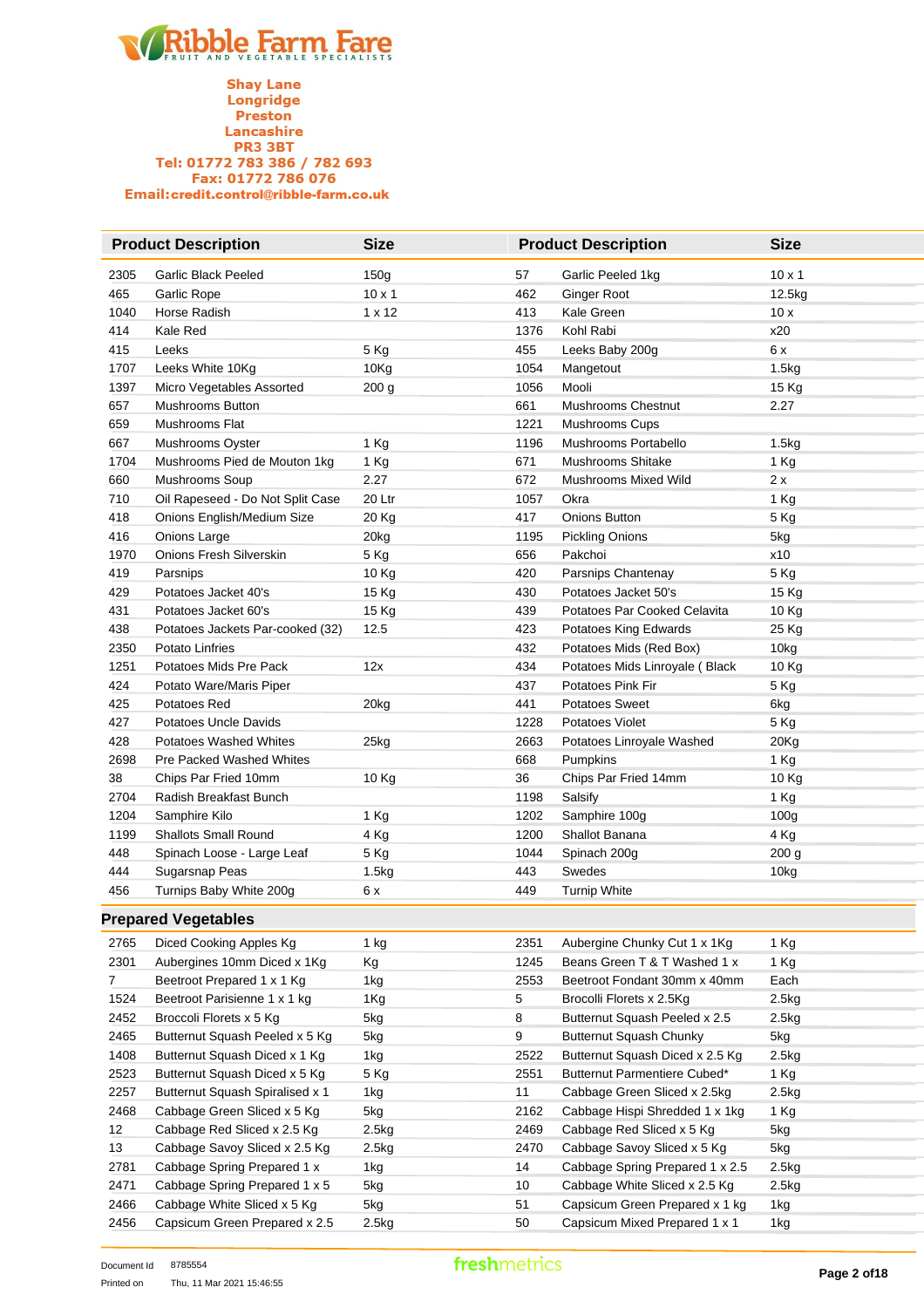**Shay Lane** Longridge Preston Lancashire **PR3 3BT** Tel: 01772 783 386 / 782 693 Fax: 01772 786 076 Email:credit.control@ribble-farm.co.uk

|      | <b>Product Description</b>       | <b>Size</b>       |      | <b>Product Description</b>         | <b>Size</b>      |
|------|----------------------------------|-------------------|------|------------------------------------|------------------|
| 2459 | Capsicum Mixed Prepared 1 x      | 2.5kg             | 52   | Capsicum Red Prepared 1 x 1 Kg     | 1kg              |
| 2458 | Capsicum Red Prepared 1 x 2.5    | 2.5kg             | 49   | Capsicum Yellow Prepared 1 x 1     | 1kg              |
| 2457 | Capsicum Yellow Prepared 1 x     | 2.5kg             | 2430 | Carrot Baton x 1 Kg                | 1kg              |
| 2429 | Carrot Baton x 2.5 Kg            | 2.5kg             | 2431 | Carrot Baton x 5 Kg                | 5kg              |
| 1267 | Carrots Baton Large 20mm 1 x     | 1 Kg              | 16   | Carrots Quartered Rustic 1 x 2.5   | 2.5kg            |
| 1363 | Carrots Chantenay Prepared 1 x   | 1 Kg              | 2447 | Carrots Chunky Handcut x 5kg       | 5kg              |
| 28   | Carrots & Courgette Grated 1 x   | 1kg               | 2441 | Carrots Diced x 2.5kg              | 2.5kg            |
| 2442 | Carrots Diced x 5kg              | 5kg               | 2445 | Carrots 20mm Parmentiere x 2.5     | 2.5kg            |
| 2446 | Carrots 20mm Parmentiere x       | 5kg               | 27   | Carrots Grated x 1 Kg              | 1kg              |
| 20   | Carrots Julienne x 1 Kg          | 1kg               | 1525 | Carrots Parisienne 1 x 1 kg        | 1Kg              |
| 2670 | Carrots Race Day* 1 x 1kg        | 1kg               | 23   | Carrots Race Day* 1 x 5kg          | 5kg              |
| 2443 | Carrots Sliced x 2.5kg           | 2.5kg             | 2444 | Carrots Sliced x 5kg               | 5kg              |
| 1610 | Carrots & Swede Chunky x 2.5     | 2.5kg             | 2528 | Carrots & Swede Chunky x 5 Kg      | 5kg              |
| 2258 | Carrots Spiralised 1 x 1 Kg      | 1kg               | 2449 | Carrots & Swede Diced x 2.5kg      | 2.5kg            |
| 2450 | Carrots & Swede Diced x 5kg      | 5kg               | 22   | Carrots Trimmings/Slithers x 1     | 1kg              |
| 1361 | <b>Carrots Prepared Turned</b>   | 0.05 <sub>g</sub> | 30   | Cauliflower Florets x 2.5 Kg       | 2.5kg            |
| 2453 | Cauliflower Florets x 5 Kg       | 5kg               | 2549 | Prep Cauliflower Brocolli & Carrot | 1 Kg             |
|      | Cauliflower Rice / Cous Cous 1 x |                   |      |                                    |                  |
| 2707 |                                  |                   | 53   | Celery Prepared x 1 Kg             | 1kg              |
| 2479 | Celery Prepared x 2.5 Kg         | 2.5kg             | 56   | Celeriac Prepared 1 x 10 Kg        | 10 <sub>kg</sub> |
| 2480 | Celeriac Prepared 1 x 5 Kg       | 5kg               | 1609 | Celeriac Parmentiere 20mm 1 x      | 1 Kg             |
| 1230 | Chips Handcut 12mm X 10 Kg       | 10 <sub>kg</sub>  | 2520 | Chips Handcut 12mm X 5 Kg          | 5kg              |
| 32   | Chips Handcut 17mm x10 Kg        | 10 <sub>kg</sub>  | 2472 | Chips Handcut 17mm x 5 Kg          | 5kg              |
| 34   | CHIPS 20MM CHUNKY x10 Kg*        | 10 <sub>kg</sub>  | 2474 | CHIPS 20MM CHUNKY HANDCUT          | 5kg              |
| 2475 | Chips Dicconson x5 Kg (No Bits)  | 5kg               | 35   | Chips Dicconson x10Kg (No Bits)    | 10 <sub>kg</sub> |
| 33   | Chips John Kay Cut x 10 Kg       | 10 <sub>kg</sub>  | 2042 | <b>Chillies Red Sliced</b>         | 1 Kg             |
| 2473 | Chips John Kay Cut 1 x 5 Kg      | 5kg               | 44   | Coleslaw Mix (Washed) x 1 Kg       | 1kg              |
| 2462 | Coleslaw Mix (Washed) x 2.5kg    | 2.5kg             | 2463 | Coleslaw Mix (Washed) x 5kg        | 5kg              |
| 45   | Coleslaw Mix Chunky Cut 1 x 1    | 1kg               | 2478 | Coleslaw Mix Chunky Cut 1 x 2.5    | 2.5kg            |
| 43   | Coleslaw Mix Chunky & Onion 1    | 1kg               | 2476 | Coleslaw Mix Chunky & Onion 1      | 2.5kg            |
| 2477 | Coleslaw Mix Chunky & Onion 1    | 5kg               | 2176 | Coleslaw Red Mix (Washed) x 1      | 1kg              |
| 47   | Courgette Prepared 1 x 2.5 Kg    | 2.5kg             | 1523 | Courgette Chunky Cut 1 x 2.5 Kg    | 2.5kg            |
| 2527 | Courgette Chunky Cut 1 x 5 Kg    | 5kg               | 1522 | Courgette Grated 1 x 1 kg          | 1 Kg             |
| 48   | Courgette Sliced 1 x 2.5 Kg      | 2.5kg             | 1447 | Courgette Spaghetti 1 x 1 Kg       | 1kg              |
| 1247 | Lettuce Coz Washed & Sliced      | 500 <sub>g</sub>  | 1248 | Cress Salad-Prepared 1 x 1kg       | 1 Kg             |
| 2552 | Carrot/Swede/Parsnip             | 1 Kg              | 2049 | Kale Shredded - No Core ! 1 x      | 1 Kg             |
| 58   | Leeks Sliced x 2.5 Kg            | 2.5kg             | 2536 | Leeks Sliced 1 x 1 Kg              | 1 Kg             |
| 185  | Leek & Potato Diced x 2.5 Kg     | 2.5kg             | 2519 | Leek & Potato Diced x 5 Kg         | 5kg              |
| 119  | Mixed Veg Diced x 1 Kg           | 1kg               | 2516 | Mixed Veg Diced x 2.5 Kg           | 2.5kg            |
| 2517 | Mixed Veg Diced x 5 Kg           | 5kg               | 2548 | Prepared Mangetout Diced 1 x       | 1 Kg             |
| 1611 | Curry Mix - Prepared 1 x 2.5 Kg  | 2.5kg             | 2529 | Curry Mix - Prepared 1 x 5 Kg      | 5kg              |
| 123  | Mixed Veg Chunky Cut x 2.5 Kg    | 2.5kg             | 2518 | Mixed Veg Chunky Cut x 5 Kg        | 5kg              |
| 120  | Mixed Veg Brunoise Cut 1 x 2.5   | 2.5kg             | 121  | Mixed Veg Roasting Crawshaws 1     | 1 Kg             |
| 122  | Mixed Veg Julienne 1 x 1 Kg      | 1kg               | 62   | Mouli Baton 1 x 1kg                | 1 Kg             |
| 61   | Mouli Sliced 1 x 1kg             | 1 Kg              | 2621 | Root Vegetables 10mm Diced 1 x     | 2.5kg            |
| 2622 | Root Vegetables 10mm Diced 1 x   | 5kg               | 2281 | Root Vegetables Chunky 1 x 2.5     | 2.5 Kg           |
| 2599 | Root Vegetables Chunky 1 x 5     | 5 Kg              | 1592 | Mushrooms Button Sliced x 1Kg      | 1kg              |
| 2460 | Mushrooms Button Sliced 1 x      | Box               | 1544 | Mushrooms Flat Sliced in Half      | 1 Box            |
| 59   | Mushrooms Sliced 1 x 1Kg         | 1kg               | 60   | Mushrooms Chestnut                 | 1kg              |
| 2635 | Prepared Mushroom Cups           | 1 Kg              | 1515 | Mushrooms Diced 20mm 1 x 1         | 1 Kg             |
| 63   | Onions Diced x 1 Kg              | 1kg               | 2481 | Onions Diced x 2.5 Kg              | 2.5kg            |
| 2482 | Onions Diced x 5Kg               | 5kg               | 66   | Onions Peeled White x 2.5 Kg       | 2.5kg            |
| 2490 | Onions Peeled White x 5 Kg       | 5kg               | 70   | Onions Red Diced x 1 Kg            | 1kg              |
|      |                                  |                   |      |                                    |                  |

### freshmetrics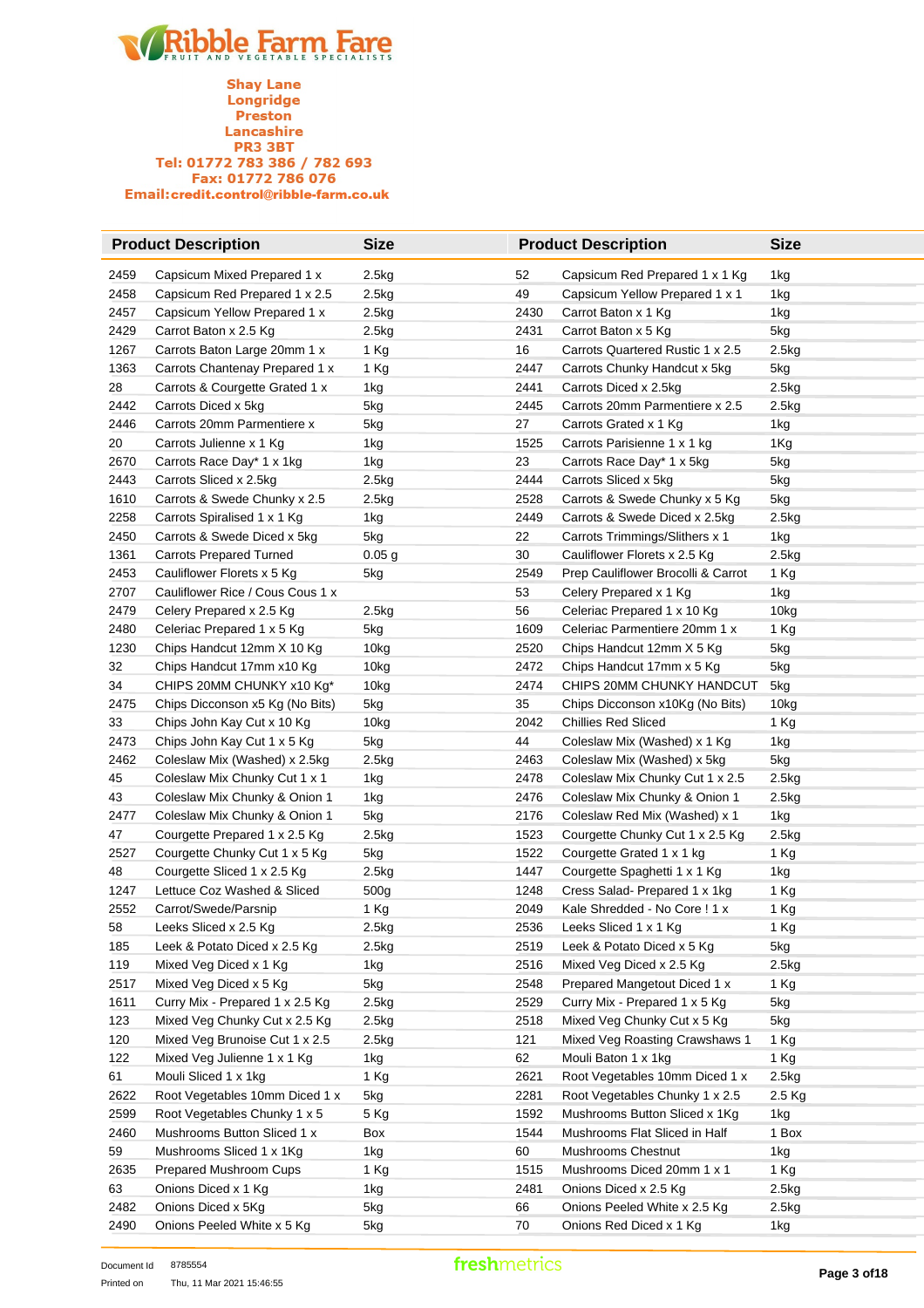**Shay Lane** Longridge Preston Lancashire **PR3 3BT** Tel: 01772 783 386 / 782 693 Fax: 01772 786 076 Email:credit.control@ribble-farm.co.uk

|      | <b>Product Description</b>       | <b>Size</b>      | <b>Product Description</b> |                                   | <b>Size</b>      |
|------|----------------------------------|------------------|----------------------------|-----------------------------------|------------------|
| 2494 | Onions Red Diced 1 x 2.5 Kg      | 2.5kg            | 2495                       | Onions Red Diced x 5Kg            | 5 Kg             |
| 68   | Onions Red Peeled 1 x 2.5 Kg     | 2.5kg            | 2491                       | Onions Red Peeled x 5 Kg          | 5kg              |
| 69   | Onions Red Sliced x 1 Kg         | 1kg              | 2492                       | Onions Red Sliced 1 x 2.5 Kg      | 2.5kg            |
| 2493 | Onions Red Sliced 1 x 5 Kg       | 5kg              | 1401                       | Onions Red Wedges (1/8) 1 x 1     | 1 Kg             |
| 65   | Onions Sliced x 1kg              | 1kg              | 2485                       | Onions Sliced x 2.5kg             | 2.5kg            |
| 2486 | Onions Sliced x 5kg              | 5kg              | 71                         | Onions Spring Prepared 1 x 1kg    | 1kg              |
| 2461 | Onions Spring Prepared 1 x 2.5   | 2.5kg            | 2057                       | Onions Spring Sliced 1 x 1kg      | 1kg              |
| 67   | Onions Button Peeled 1 x 1kg     | 1kg              | 2454                       | Onions Button Peeled 1 x 2.5kg    | 2.5kg            |
| 2112 | Onions Baby Pickling Peeled 1 x  | 1 Kg             | 96                         | Parsnips Baton x 2.5kg            | 2.5kg            |
| 2500 | Parsnips Baton x 5kg             | 5kg              | 98                         | Parsnips Chunky Handcut 1 x 2.5   | 2.5kg            |
| 2502 | Parsnips Chunky Handcut 1 x 5    | 5kg              | 94                         | Parsnips Diced x 2.5 Kg           | 2.5kg            |
| 2498 | Parsnips Diced 1 x 5 Kg          | 5kg              | 99                         | Parsnips Peeled 1 x 2.5 Kg        | 2.5kg            |
| 2503 | Parsnips Peeled 1 x 5 Kg         | 5kg              | 100                        | Parsnips Quartered 1 x 2.5 Kg     | 2.5kg            |
| 2504 | Parsnips Quartered 1 x 5 Kg      | 5kg              | 1446                       | Parsnips Race Day* 1 x 5kg        | 5kg              |
| 95   | Parsnips Sliced 1 x 2.5 Kg       | 2.5kg            | 2499                       | Parsnips Sliced 1 x 5 Kg          | 5kg              |
| 2117 | Potatoes Cylinder Chip 1 x 1kg*  | 1 Kg             | 2395                       | Potatoes Peeled x 2.5kg           | 2.5kg            |
| 2396 | Potatoes Peeled x 5 Kg           | 5kg              | 2397                       | Potatoes Peeled x 10Kg            | 10kg             |
| 73   | Potatoes Chateaux 100g*          | 100 <sub>g</sub> | 72                         | Potatoes Chateaux 60g*            | 60 g             |
| 2421 | Potatoes Handcut Chunky x 5 Kg   | 5kg              | 2422                       | Potatoes Handcut Chunky 1 x 10    | 10kg             |
| 88   | Potatoes Cylinder Fondants*      | Each             | 2398                       | Potatoes Diced 1 x 2.5kg          | 2.5kg            |
| 2399 | Potatoes Diced 1 x 5kg           | 5kg              | 2400                       | Potatoes Diced 1 x 10kg           | 10 <sub>kg</sub> |
| 2306 | Potatoes Fondant 40mm*           | 40 mm            | 85                         | Potatoes Fondant 55mm*            | each             |
| 86   | Potatoes Flat Fondant 70mm*      | Each             | 2554                       | Potatoes Fondant Rectangle*       | <b>EACH</b>      |
| 2611 | Potatoes Sweet Fondant 55mm*     |                  | 2419                       | Potatoes Grated 1 x 1 kg          | 1kg              |
| 2408 | Potatoes Peeled Large MP x 10Kg  | 10kg             | 2407                       | Potatoes Peeled Large MP x 5Kg    | 5kg              |
| 2601 | Potatoes Peeled Linfries 1 x 2.5 | 2.5 Kg           | 2602                       | Potatoes Peeled Linfries 1 x 5 Kg | 5 Kg             |
| 2409 | Potatoes Mids Peeled x 2.5 Kg    | 2.5kg            | 2410                       | Potatoes Mids Peeled x 5 Kg       | 5kg              |
| 2411 | Potatoes Mids Peeled x 10 Kg     | 10kg             | 2744                       | Potatoes Chunky Cut Mid with      | 1kg              |
| 2404 | Peeled Potatoes M/P x 2.5kg      | 2.5kg            | 2405                       | Peeled Potatoes M/P x 5Kg         | 5kg              |
| 2406 | Peeled Potatoes M/P x 10kg       | 10 <sub>kg</sub> | 101                        | Chips - Pont Neufs 1 x 2.5 Kg*    | 2.5kg            |
| 2505 | Chips - Pont Neufs 1 x 5 Kg*     | 5kg              | 91                         | Potatoes Parisienne 1 x 1 kg *    | 1 Kg             |
| 1211 | Potatoes Parmentiere 1 x 2.5kg*  | 2.5kg            | 2455                       | Potatoes Parmentiere 1 x 5kg*     | 5kg              |
| 2420 | Potatoes Parisienne 1 x 2.5Kg*   | 2.5kg            | 2384                       | Sweet Potatoes Parmentier 1 x     | 1 Kg             |
| 2392 | Potatoes Roast x 2.5kg           | 2.5kg            | 2393                       | Potatoes Roast x 5 kg             | 5kg              |
| 2394 | Potatoes Roast x 10 kg           | 10kg             | 2401                       | Potatoes Sliced 10 mm x 2.5Kg     | 2.5kg            |
| 2402 | Potatoes Sliced 10 mm x 5 Kg     | 5kg              | 2403                       | Potatoes Sliced 10 mmx 10 Kg      | 10kg             |
| 2632 | Potatoes Sliced 3mm Thin x 1 Kg  | 1 Kg             | 2633                       | Potatoes Sliced 3mm Thin x 2.5    | 2.5 Kg           |
| 2634 | Potatoes Sliced 3mm Thin x 5 Kg  | 5 Kg             | 2654                       | Potatoes Sliced 3mm Thin x 10     | 10 Kg            |
| 93   | Potatoes Sweet Chunky 1 x 2.5    | 2.5kg            | 2497                       | Potatoes Sweet Chunky 1 x 5 Kg    | 5kg              |
| 1407 | Potatoes Sweet Diced 1 x 2.5 Kg  | 2.5kg            | 2521                       | Potatoes Sweet Diced 1 x 5 Kg     | 5kg              |
| 92   | Potatoes Sweet Peeled 1 x 10 Kg  | 10kg             | 2547                       | Potatoes Sweet Peeled 1 x 2.5     | 2.5 Kg           |
| 2496 | Potatoes Sweet Peeled 1 x 5 Kg   | 5kg              | 1449                       | Potatoes Sweet Wedges 1 x 10      | 10kg             |
| 2525 | Potatoes Sweet Wedges 1 x 5 Kg   | 5kg              | 2423                       | Potatoes Trimmings 1 x 5 kg       | 5kg              |
| 87   | <b>Potatoes Sweet Fondant</b>    | Each             | 2440                       | Potatoes Wedges x 2.5 Kg          | 2.5kg            |
| 2417 | Potatoes Wedges x 5 Kg           | 5kg              | 2418                       | Potatoes Wedges x 10 Kg           | 10kg             |
| 74   | Pumpkin Prepared 1 x 2.5kg       | 2.5kg            | 2464                       | Pumpkin Prepared 1 x 5kg          | 5kg              |
| 2054 | Prepared Radish Top & Tail 1 x   | 1 Kg             | 102                        | Ratatouille Chunky x 2.5 Kg       | 2.5kg            |
| 1317 | Lettuce - Washed Roquette 500g   | 500g             | 106                        | Shallots Peeled 1 x 1 Kg          | 1kg              |
| 2507 | Shallots Peeled 1 x 2.5 Kg       | 2.5kg            | 2508                       | Shallots Peeled 1 x 5 Kg          | 5kg              |
| 116  | Sprouts Shredded 1x 1 Kg         | 1 Kg             | 103                        | Stirfry Mix 1 x 1 Kg              | 1kg              |
| 2506 | Stirfry Mix 1 x 2.5 Kg           | 2.5kg            | 104                        | Stirfry Mix Crawshaws 1 x 5 Kg    | 5kg              |
| 114  | Swede Baton 1 x 2.5 Kg           | 2.5kg            | 2513                       | Swede Baton 1 x 5 Kg              | 5kg              |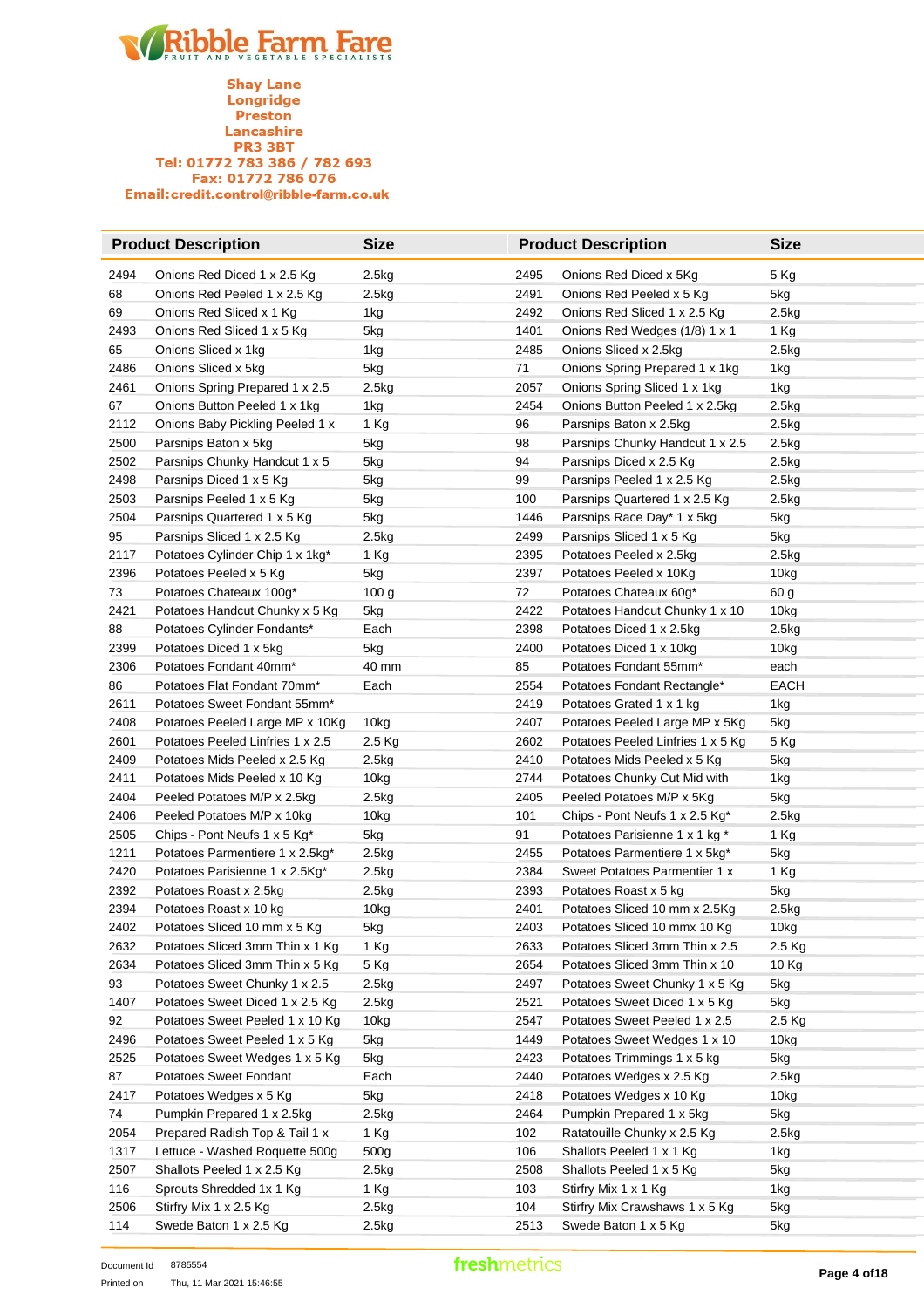|       | <b>Product Description</b>     | <b>Size</b>   | <b>Product Description</b> |                               | <b>Size</b>   |
|-------|--------------------------------|---------------|----------------------------|-------------------------------|---------------|
| 112   | Swede Chunky Handcut 1 x 2.5   | 2.5kg         | 2512                       | Swede Chunky Handcut 1 x 5 Kg | 5kg           |
| 107   | Swede Diced x 2.5 Kg           | 2.5kg         | 2509                       | Swede Diced x 5 Kg            | 5kg           |
| 109   | Swede 20mm Parmentiere x 2.5   | 2.5kg         | 2510                       | Swede 20mm Parmentiere x 5    | 5kg           |
| 110   | Swede Peeled 1 x 10 Kg         | 10kg          | 2511                       | Swede Peeled 1 x 5 Kg         | 5kg           |
| 113   | Swede Race Day* 1 x 5 Kg       | 5kg           | 111                        | Swede & Turnip Diced 1 x 1 kg | 1 Kg          |
| 118   | Turnips Diced 1 x 1 Kg         | 1kg           | 2514                       | Turnips Diced 1 x 2.5 Kg      | 2.5kg         |
| 2515  | Turnips Diced 1 x 5 Kg         | 5kg           | 117                        | Turnips Peeled 1 x 1 kg       | 1 Kg          |
| Fruit |                                |               |                            |                               |               |
| 260   | Apples Braeburn                | 13 Kg         | 1090                       | Apples Bramleys               | 15 kg         |
| 265   | Apples Golden Delicious        | 13 Kg         | 264                        | Apples Granny Smith           | 13 Kg         |
| 259   | Apples Green*Small             | 18 Kg         | 1223                       | <b>Apples Mixed</b>           | 13 Kg         |
| 1224  | <b>Apples Mixed Small</b>      | 18 Kg         | 263                        | Apples Pink Lady              | 13 Kg         |
| 268   | Apples Red*Delicious           | 13 Kg         | 267                        | Apples Royal Gala Red         | 13 Kg         |
| 258   | Apples Red Small               | 18 Kg         | 261                        | Apples Russet                 | 13 Kg         |
| 1033  | Avocado                        | x18           | 2436                       | Large Bananas 1x5             | 18 Kgs        |
| 2768  | Banana Leaf Box                | Box           | 2435                       | Small Bananas - Pack of 5     | 22 x 5        |
| 335   | <b>Blackberries</b>            | 125g          | 337                        | <b>Blueberries</b>            | 125g          |
| 2746  | <b>Fruit Box</b>               |               | 1207                       | Coconut                       | $1 \times 25$ |
| 2801  | Dragon Fruit                   | Each          | 1034                       | Figs                          | $1 \times 21$ |
| 686   | Grapes Black                   | 5kg           | 685                        | Grapes Green                  | 5kg           |
| 1225  | <b>Grapes Mixed Box</b>        | 5kg           | 1058                       | <b>Grapefruit White</b>       | 1x40          |
| 1059  | <b>Grapefruit Pink</b>         | $1 \times 40$ | 1061                       | Kiwi Fruit                    | $1 \times 66$ |
| 687   | Kumquat                        | 2 Kg          | 1063                       | Lemons                        |               |
| 1042  | Limes                          | $1 \times 54$ | 1055                       | Mangoes                       | $1 \times 18$ |
| 1067  | Melons Canteloupe              | $1 \times 8$  | 1065                       | <b>Melons Charantais</b>      | $1 \times 8$  |
| 1066  | <b>Melons Galia</b>            | х7            | 1064                       | Melons Honeydew Yellow        | $1 \times 8$  |
| 689   | <b>Melons Water</b>            | $1 \times 6$  | 1073                       | Oranges Blood                 |               |
| 1072  | Oranges Juicing                | 1 x           | 1069                       | Oranges Large                 | x54           |
| 1070  | Oranges Medium                 | $1 \times 88$ | 1071                       | <b>Oranges Small</b>          | $1 \times 98$ |
| 1193  | Passionfruit                   | 1.5 kilo      | 1080                       | Pears *Conference             | 13 Kg         |
| 1075  | Pears Packham                  | 15 Kg         | 1082                       | Pears Quince                  | $1 \times 36$ |
| 688   | Pears William                  | 8 Kg          | 1076                       | Physalis                      | $1 \times 12$ |
| 266   | Pineapples Medium              | $1 \times 9$  | 1077                       | Plums                         | 5kg           |
| 1081  | Pomegranates                   | x14           | 2275                       | Pomegranate Seeds **48 Hours  | $1 \times 6$  |
| 347   | Raspberries                    | 125g          | 346                        | Redcurrants                   | 125g          |
| 1079  | Rhubarb                        | 5 Kg          | 1078                       | Satsumas*                     | $1 \times 90$ |
| 1197  | Starfruit                      | $1 \times 20$ | 348                        | <b>Strawberries</b>           | Punnet        |
|       | <b>Prepared Fruit</b>          |               |                            |                               |               |
| 977   | Juice Pink Grapefruit Fresh    | 2 Ltr         | 975                        | Juice Fresh Squeezed Orange   | 2 Ltr         |
| 1300  | Apple Grape & Strawberry x 15  | 15x           | 369                        | Exotic Fruit Salad 2.5L       | 2.5 Ltr       |
| 370   | Exotic Fruit Salad 5L          | 5 Ltr         | 1222                       | Fruit Salad 2.5L              | 2.5L          |
| 371   | Fruit Salad 5L                 | 5 Ltr         | 1298                       | Fruit Cocktail x 15           | 15x           |
| 1295  | Classic Fruit Salad Pots x 15  | 15 X          | 372                        | Fruit Salad Snack Pack 150g   | 150g          |
| 380   | Grapefruit Segments 5L         | 5 Ltr         | 383                        | Grapefruit Pink Segments 2.5L | 2.5 Ltr       |
| 381   | Grapefruit Pink Segments 5L    | 5 Ltr         | 385                        | Kiwi Fruit Quarters 2.5L      | 2.5 Ltr       |
| 386   | Kiwi Fruit Quarters 5L         | 5 Ltr         | 1310                       | Mango Diced 5L                | 5 Ltr         |
| 1314  | Mango Diced 2.5L               | 2.5 Ltr       | 1698                       | Melon Galia Balls 5L          | 5 Ltr         |
| 389   | Melon Honeydew Balls 2.5L      | 2.5 Ltr       | 390                        | Melon Honeydew Balls 5L       | 5 Ltr         |
| 1297  | Melon & Grape Medley Pots x 15 | 15x           | 391                        | Melon Mixed Balls 2.5L        | 2.5 Ltr       |
| 392   | Melon Mixed Balls 5L           | 5 Ltr         | 393                        | Melon Trio Balls 5L           | 5 Ltr         |
| 394   | Orange Segments 2.5L           | 2.5 Ltr       | 395                        | Orange Segments 5L            | 5 Ltr         |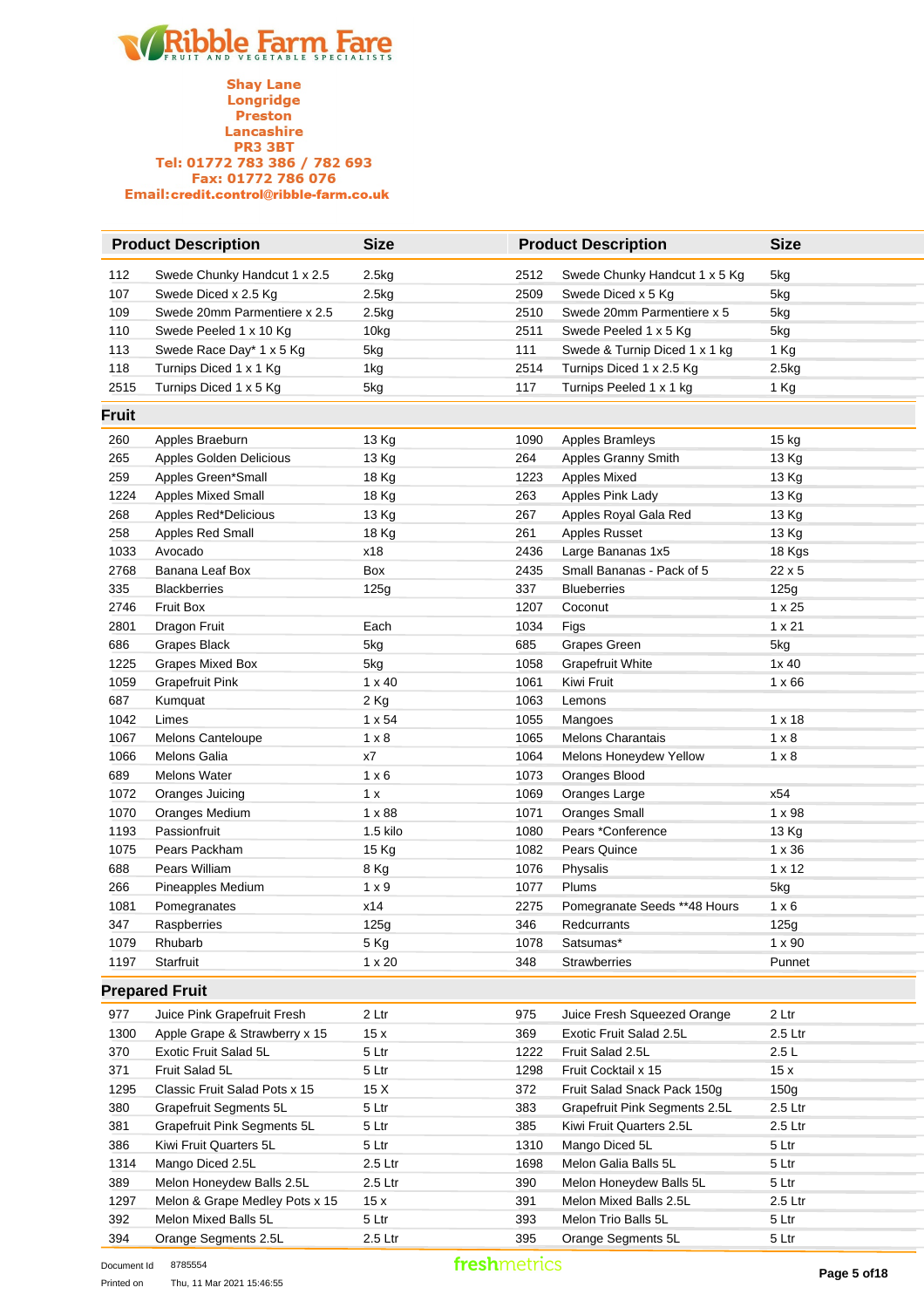

|               | <b>Product Description</b>        | <b>Size</b>      |      | <b>Product Description</b>             | <b>Size</b>      |
|---------------|-----------------------------------|------------------|------|----------------------------------------|------------------|
| 399           | Pineapple Chunks 2.5L             | 2.5 Ltr          | 398  | Pineapple Chunks x 5L                  | 5 Ltr            |
| 401           | Pineapple Snack Pack              | 150g             | 403  | Tropical Fruit Salad 5L                | 5 Ltr            |
| 1299          | Tropical Medley Pots x 15         | 15x              | 404  | <b>Tropical Fruit Salad Snack Pack</b> | 150 <sub>g</sub> |
|               | Dairy and Eggs                    |                  |      |                                        |                  |
| 2751          | Dairy Box                         |                  | 276  | Butter Block Salted 250g               | 40x25            |
| 278           | Butter Block Unsalted 250g        | 40x25            | 285  | <b>Butter Kerrymaid Spread</b>         | 2 Kg             |
| 275           | <b>Butter Portions</b>            | 1 x              | 2303 | <b>Butter Portions Netherends</b>      | 100x             |
| 2352          | <b>Butter/Margarine Subsitute</b> | 250 <sub>g</sub> | 322  | <b>Cream Clotted</b>                   | 1 Kg             |
| 325           | Cream Double 2 Litre              | 2 Ltr            | 281  | Creme Fraiche Large                    | 2 Kg             |
| 280           | <b>Creme Fraiche Small</b>        | 500g             | 327  | <b>Cream Portions</b>                  | 120x1            |
| 329           | Cream Single                      | 2 Ltr            | 328  | Cream Soured 2 Litre                   | 2 Ltr            |
| 331           | Cream UHT Whipping                | $12 \times 1$    | 2355 | Cream UHT Single                       | $12 \times 1$    |
| 333           | Cream Whipping 2 Litre            | 2 Ltr            | 301  | Eggs Duck                              | Each             |
| 297           | Eggs Free Range                   | 30 dzn           | 2752 | Eggs Half Dozen 1x6                    | 1x6              |
| 295           | Eggs Medium Lion Stamp            | 30 dzn           | 1372 | Egg Liquid Whole                       | 1 Ltr            |
| 292           | Eggs Medium Lion Stamped          | 30 dzn           | 300  | Eggs Quail                             | $1 \times 12$    |
| 298           | Egg White                         | 1 Ltr            | 294  | Egg Yolk (YELLOW)                      | 1 Ltr            |
| 1547          | Margarine Dairy Free              | 500 <sub>g</sub> | 283  | Margarine Flora                        | 2 Kg             |
| 282           | Margarine Flora Portions          | 100x             | 284  | Margarine                              | 2 Kg             |
| 2090          | Milk Almond                       | 1 Ltr            | 242  | Milk Buttermilk 500ml                  | 500ml            |
| 1235          | Milk Buttermilk 5L                | 5 Ltr            | 2668 | Milk Coconut Alpro 1 Ltr               | 1 Ltr            |
| 244           | Milk Lacto Free                   | 1 Ltr            | 2666 | Milk Oat                               | 1 Ltr            |
| 246           | Milk Pasteurised Blue 2 Litre     | 2 Ltr            | 250  | Milk Pasteurised Blue Pergal           | 3                |
| 249           | Milk Pasteurised Blue* 1 Litre    | 1 Ltr            | 247  | Milk Pasteurised Blue 1 Pint           | 1 Pt             |
| 2708          | Pea Milk 1 Ltr Unsweeted          | 1 Ltr            | 251  | <b>Milk Portions</b>                   | 1x120            |
| 253           | Milk Semi-Skimmed Green 2         | 2 Ltr            | 255  | Milk Semi Skimmed Green Pergal         | 3                |
| 256           | Milk Semi Skimmed 10 x 189ml      | 10x              | 252  | Milk Semi-Skimmed Green* 1             | 1 Ltr            |
| 254           | Milk Semi-Skimmed Green 1 Pint    | 1 Pt             | 243  | Milk Shakes 500ml                      | 1x10             |
| 1209          | Milk Skimmed Red 2 Litre          | 2 Ltr            | 257  | Milk Skimmed Red 1 Pint                | 1 Pt             |
| 269           | Milk Soya                         | 1 Ltr            | 271  | Milk UHT Semi Skimmed                  | 12x              |
| 2320          | Yoghurt Fage Various 170g         | 170g             | 2318 | Yoghurt Fage Plain 170g                | 170g             |
| 302           | Yoghurt Fruit Low Fat 12 x 125g   | 12x              | 2256 | Yoghurt Flavoured Full Fat 2.5ltr      | 2.5 Ltr          |
| 310           | Yoghurt Fruit Full Fat 12 x 85g   | 12x              | 2319 | Yoghurt Fage Strawberry 170g           | 170g             |
| 2647          | Yoghurt Greek Style 1/2 Fat 1 Ltr | 1 Ltr            | 2833 | Yoghurt Hotos Authentic Greek          | 1Ltr             |
| 2702          | Yoghurt Greek 10 Ltr              | 10 Ltr           | 314  | Yoghurt Greek Half Fat 2.5 Litre       | 2.5 Ltr          |
| 2277          | Yoghurt Soya 500ml                | 500 ml           | 312  | Yoghurt Fruit Long Life Th & Cr 1      | 20x15            |
| 317           | Yoghurt Natural 12 x 125g         | 12 x             | 319  | Yoghurt Natural 2.2L                   | 2.2 Ltr          |
| 316           | Yoghurt Natural 450ml             | 450ml            | 307  | Yoghurt Peach 2.2L                     | 2.2 Ltr          |
| 305           | Yoghurt Raspberry 2.2L            | 2.2 Ltr          | 306  | Yoghurt Strawberry 2.2L                | 2.2 Ltr          |
| 304           | Yoghurt Toffee 2.2L               | 2.2 Ltr          |      |                                        |                  |
| <b>Cheese</b> |                                   |                  |      |                                        |                  |
| 124           | Applewood Smoked Block 1.5 kg     | 1.5 Kg           | 133  | <b>Blacksticks Blue</b>                |                  |
| 131           | <b>Bowland Fruit Cheese</b>       | 1 Kg             | 130  | <b>Boursin</b>                         | 150g             |
| 127           | <b>Brie Round</b>                 | 1 Kg             | 132  | <b>Brillat Savarin</b>                 | 500g             |
| 128           | <b>Brie Round Smoked</b>          | 1 Kg             | 1252 | <b>Burger Slices</b>                   | 1 Kg             |
| 2685          | <b>Burrata Cheese</b>             |                  | 136  | Camembert Large Round                  | 1 Kg             |
| 135           | Camembert Petit Round             | 145G             | 164  | Cheddar with Onion & Chive             | 1 Kg             |
| 161           | Cheddar Red Block                 | 2.5 Kg           | 157  | Cheddar Red Grated (sell in 2Kg        | 2 Kg             |
| 1309          | Cheddar Red Mature Block          | 2.5 Kg           | 139  | <b>Cheshire Cheese</b>                 | 1 Kg             |
| 165           | <b>Cheddar Slices</b>             | 50x20            | 158  | Cheddar White Mature Grated            | 2 Kg             |
| 156           | Cheddar White Grated 2Kg Bag      | 2 Kg             | 162  | Cheddar White Block                    |                  |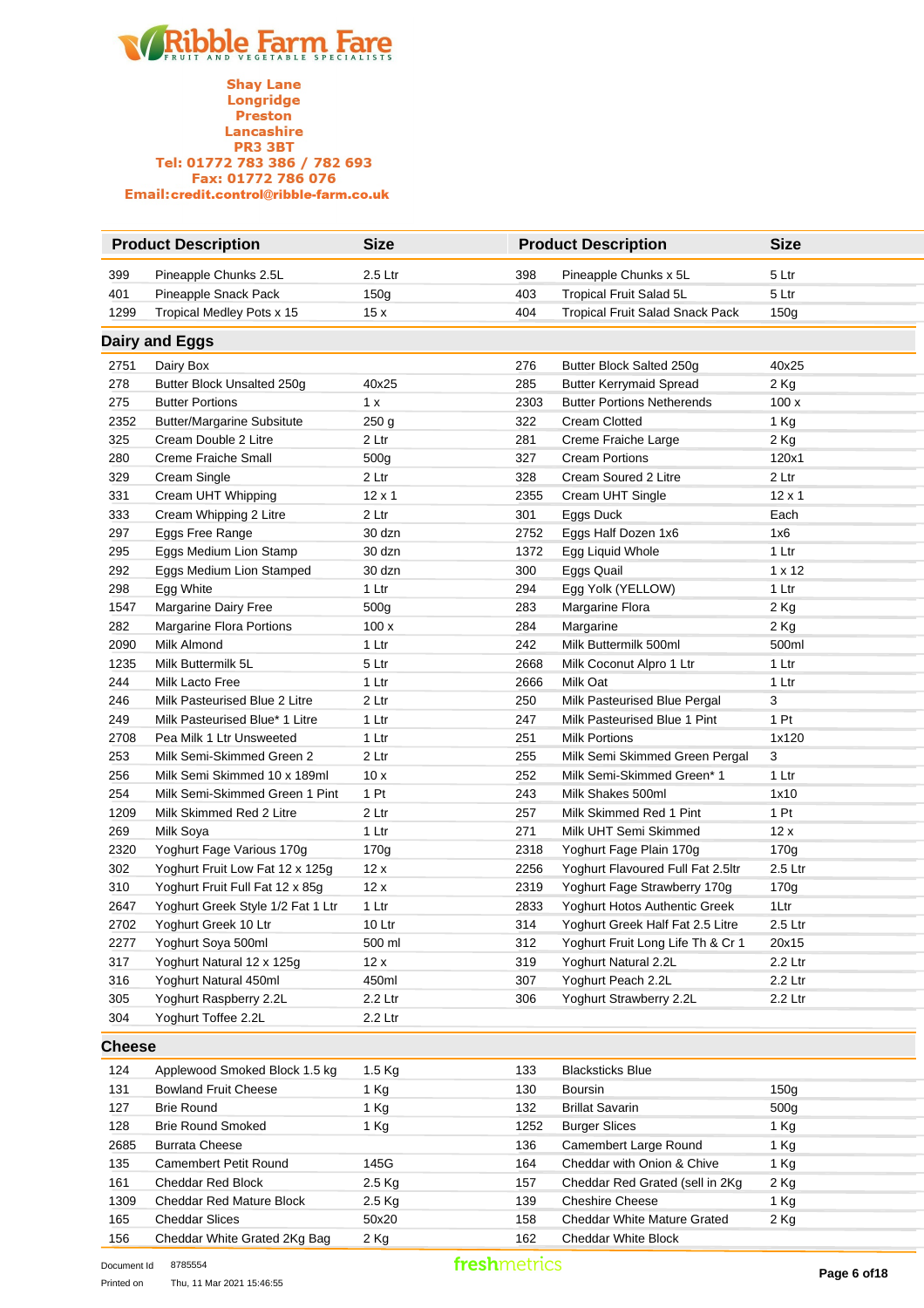**Shay Lane** Longridge Preston **Lancashire**<br>PR3 3BT Tel: 01772 783 386 / 782 693 Fax: 01772 786 076 Email:credit.control@ribble-farm.co.uk

|               | <b>Product Description</b>        | <b>Size</b>       |      | <b>Product Description</b>        | <b>Size</b>       |
|---------------|-----------------------------------|-------------------|------|-----------------------------------|-------------------|
| 163           | <b>Cheddar White Mature Block</b> | 2.5 Kg            | 134  | Chilli Cheese Slices 1 Kg         | 1.00              |
| 141           | <b>Cottage Cheese</b>             | 2 Kg              | 142  | Crottins 1 x 12 - 48 hour notice  | 60g               |
| 144           | Danish Blue Wedge                 | 1 Kg              | 143  | <b>Dolcelatte</b>                 | 1.5 Kg            |
| 146           | Edam Ball                         | 2 Kg              | 145  | <b>Edam Slices</b>                | 50x20             |
| 147           | Edam Wedge                        | 230g              | 148  | <b>Emmental Block</b>             | 1 Kg              |
| 149           | <b>Emmental Slices</b>            | 50x20             | 150  | Feta Cheese Tin                   | 500g              |
| 151           | Feta Block                        | 900g              | 152  | Fourme D'ambert                   | 1 Kg              |
| 174           | Garstang Blue Block               | 1 Kg              | 2738 | Garstang White Wedge              | 225gm             |
| 169           | Goats Log                         | 1 Kg              | 2273 | <b>Goat Cheese Pearls</b>         | 1 Kg              |
| 171           | Goats Log Rosary Rindless         | 1 Kg              | 170  | Goats Log Smoked                  | 1kg               |
| 173           | Gorgonzola Block                  | 1 Kg              | 155  | Gouda Slices                      | 50x20             |
| 277           | Gruyere Block                     | 1 Kg              | 2767 | Halloumi Wedges 250g              | 250 <sub>g</sub>  |
| 176           | Irish Porter Block                | 1 Kg              | 177  | Kidderton Ash Block               | 150 g             |
| 219           | Lancashire Bomb Cheese            | 454g              | 178  | Lancashire Creamy Block           | $2$ Kg            |
| 179           | Lancashire Crumbly Block          | 2 Kg              | 187  | Lancashire Creamy Grated          | 1 kg              |
| 186           | Lancashire Smoked Cheese          | 1 Kg              | 182  | Lancashire Tasty Sandhams         | 2 Kg              |
| 180           | Lancashire Wedge                  | 200g              | 190  | Le Roule                          | 1 kg              |
| 1420          | Manchego Block                    | 1 Kg              | 200  | Mascarpone Large Tub              | 2 Kg              |
| 199           | Mascarpone Small Tub              | 500g              | 192  | Monterey Jack Cheese              | kilo              |
| 2272          | Monterey Jack Slices Cheese       | 1 Kg              | 195  | Mozzarella Balls                  | 125g              |
| 194           | Mozzarella Block                  | 2.3 Kg            | 196  | Mozzarella Grated (sold in 2kg's) | 2 Kg              |
| 197           | Mozzarella Slices                 | 50x20             | 201  | Mrs Kirkham's Cheese Block        | 2 Kg              |
| 191           | Munster Cheese Block              | 1 Kg              | 206  | Parmesan Block                    | 1 Kg              |
| 205           | Parmesan Grated                   | 1 Kg              | 207  | Pecorino Block                    | 1 Kg              |
| 2644          | Perl Las Wedge (Welsh Cheese)     | 100 <sub>gm</sub> | 2742 | Perl Wen Wedge (Welsh Cheese)     | 100 <sub>gm</sub> |
| 203           | Pizza Mix Mozzarella & Cheddar    | 2 Kg              | 137  | <b>Cheese Portions</b>            | 50x20             |
| 202           | Port Salut Block                  | 1 Kg              | 214  | Reblochon Cheese Block            | 1 kg              |
| 211           | <b>Red Leicester Block</b>        | 2.5 Kg            | 213  | <b>Red Leicester Grated</b>       | $2$ Kg            |
| 212           | Red Leicester Wedge               | 200g              | 209  | Ricotta Large Tub                 | 1.5 Kg            |
| 208           | <b>Roquefort Cheese</b>           | 1 Kg              | 215  | Sage Derby Block                  | 1 Kg              |
| 217           | Shropshire Blue Block             | 1 Kg              | 220  | Soft Cheese Full Fat              | $2$ Kg            |
| 223           | Somerset Brie Block               | 1 Kg              | 221  | Soft Cheese Low Fat               | $2$ Kg            |
| 1345          | Soft Cheese Philadelphia          | 1.5kg             | 216  | St Agur Cheese Block              | 1 Kg              |
| 228           | Stilton & Apricot Block           | $1$ kg            | 231  | Stilton White & Ginger            | 1 kg              |
| 233           | <b>Stilton Mature Blue</b>        | 2 Kg              | 226  | Stilton & Strawberries Block      | 1 Kg              |
| 225           | <b>Stilton Wedges</b>             | 160g              | 227  | Stilton, Strawberries &           | $1$ kg            |
| 234           | Taleggio Cheese Block             | 1 Kg              | 235  | <b>True Grit Cheese</b>           | 1 Kg              |
| 237           | Wensleydale Block                 | 1 Kg              | 240  | Wensleydale & Chives Block        | 1 Kg              |
| 239           | Wensleydale & Cranberries Block   | 1 Kg              | 2740 | Y Fenni Cheese Wedge              | 100gm             |
| 2741          | Yorkshire Blue Wedge              | 100gm             |      |                                   |                   |
| <b>Bakery</b> |                                   |                   |      |                                   |                   |
| 536           | <b>Batons Brown</b>               | $1 \times 2$      | 537  | <b>Batons White</b>               | $1 \times 2$      |
| 539           | <b>Bloomer White Each</b>         | 800g              | 543  | Crumpets                          | $1 \times 6$      |
| 547           | Diddy Buns White x 12             | 1x12              | 551  | <b>Finger Rolls</b>               | 1x6               |
| 548           | French Stick White                | $1 \times 1$      | 572  | <b>Fruit Teacakes</b>             | $1 \times 4$      |
| 1236          | <b>Hot Cross Buns</b>             | $1 \times 4$      | 586  | Kingmill Bread 50/50 Medium       | 800g              |
| 587           | Kingsmil Bread Wholemeal          | 800g              | 588  | Kingsmill Bread Wholemeal Thick   | 800g              |
| 585           | Kingsmill Bread White Medium      | 800g              | 584  | Kingsmill Bread White Thick       | 800g              |
| 1545          | <b>Bread Malt Loaf</b>            | 800 g             | 561  | Oven Bottoms                      | $1 \times 4$      |
| 1342          | Roberts Farmhouse White Loaf      | 800 g             | 593  | Roberts Wholemeal Medium          | 800g              |
| 590           | Roberts White Medium Sliced       | 800g              | 589  | Roberts White Thick Square 20 +   | 800g              |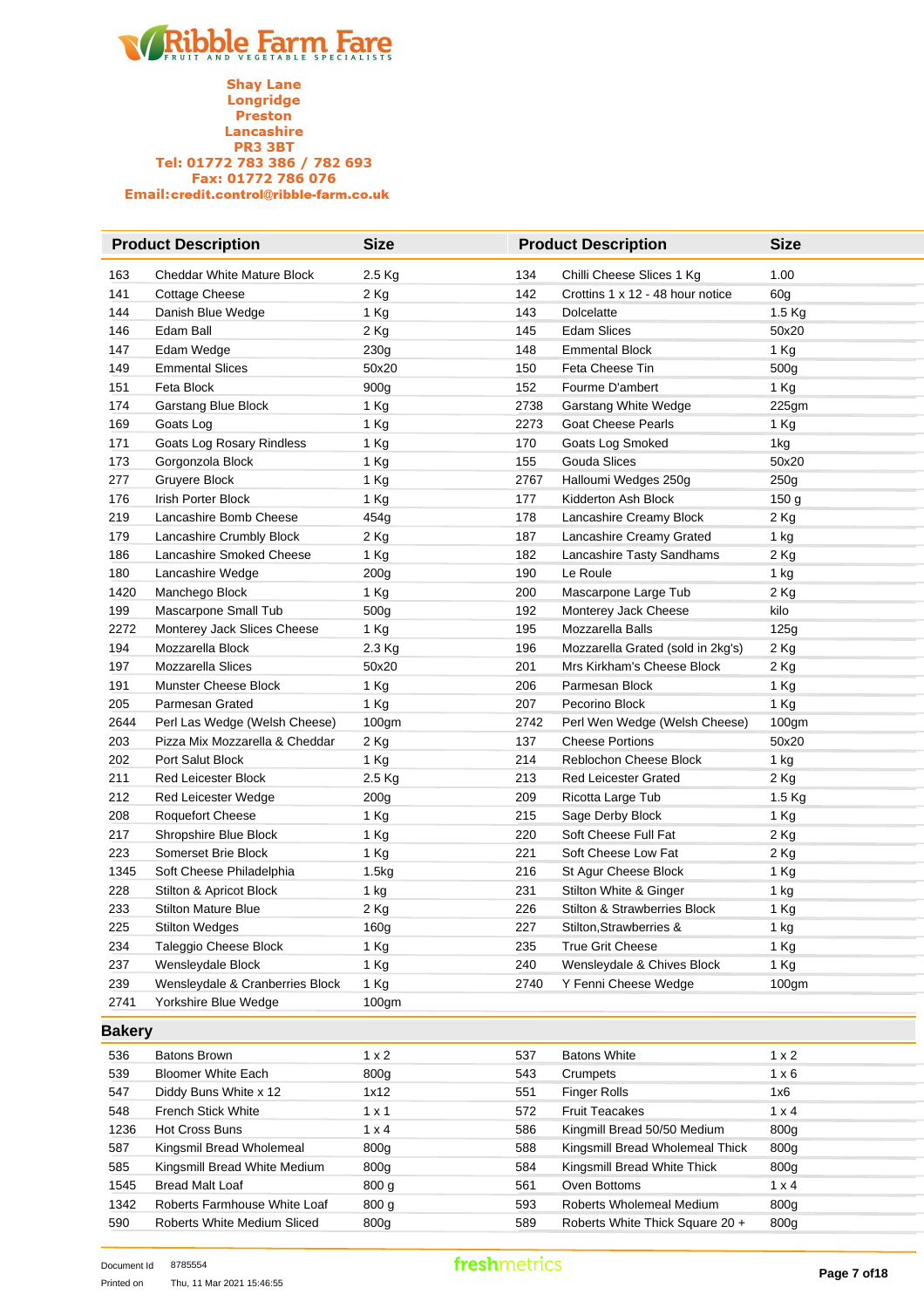**Shay Lane** Longridge Preston Lancashire **PR3 3BT** Tel: 01772 783 386 / 782 693 Fax: 01772 786 076 Email:credit.control@ribble-farm.co.uk

|      | <b>Product Description</b>       | <b>Size</b>    |      | <b>Product Description</b>         | <b>Size</b>   |
|------|----------------------------------|----------------|------|------------------------------------|---------------|
| 594  | Roberts Malted Square Thick 20   | 800g           | 595  | <b>Roberts Malted Thick Sliced</b> | 800g          |
| 581  | Sunblest Brown Medium Sliced     | 800g           | 583  | <b>Sunblest Brown Thick Sliced</b> | 800g          |
| 579  | Sunblest White Medium Sliced     | 800g           | 580  | <b>Sunblest White Thick Sliced</b> | 800g          |
| 574  | White Teacakes 1x6 (4 inch)      | $1 \times 6$   | 577  | Brown Teacakes 1x6 (4 inch)        | $1 \times 6$  |
| 573  | White Teacakes 1x6 (5 inch)      | 1x6            | 2364 | <b>Tortillas Stand &amp; Stuff</b> | $4 \times 8$  |
|      | <b>Frozen Goods</b>              |                |      |                                    |               |
| 1359 | Black Pudding 1.36K Stick        | 1.36K          | 2371 | Bridor Pain Au Raisin 96g          | $1 \times 66$ |
| 198  | Bocconcini/Baby Mozzarella       | 125g           | 323  | <b>Cream Clotted Roddas</b>        | 96 x          |
| 2338 | Frozen Avocado Slices            | 1Kg            | 770  | <b>Frozen Mixed Berries</b>        | 1 Kg          |
| 761  | <b>Frozen Blackberries</b>       | 1 Kg           | 762  | <b>Frozen Blackcurrants</b>        | 450g          |
| 760  | <b>Frozen Blueberries</b>        | 450g           | 1669 | Frozen Brocolli Florets            | 1Kg           |
| 759  | Frozen Broad Beans               | 1 Kg           | 1670 | <b>Frozen Cauliflower Florets</b>  | 2.5kg         |
| 1410 | Frozen Sour Cherries             | 2.5 Kg         | 765  | <b>Frozen Cranberries</b>          | 1 kg          |
| 1470 | Frozen Danish Pastry             | x 48           | 1467 | <b>Frozen Garlic Bread Slices</b>  | 150           |
| 767  | <b>Frozen Gooseberries</b>       | 1 Kg           | 768  | Frozen Cut Green Beans             | 1 Kg          |
| 785  | Frozen Hash Browns               | $4 \times 2.5$ | 771  | Frozen Mashed Potato               | 4 x 2.5       |
| 772  | Frozen Mixed Veg 4 Way           | 2.5 Kg         | 2341 | Frozen Mushroom Ceps               | 1kg           |
| 1232 | Frozen Mushroom Girolles         | 1 Kg           | 1414 | Frozen Beer Batter Onion Rings     | 1 Kg          |
| 777  | Frozen Silverskin Onions         | 1 Kg           | 773  | Frozen Peas                        | 2.5 Kg        |
| 774  | Frozen Peppers Mixed Diced       | 2.5Kg          | 775  | Frozen Petit Pois                  | 1 Kg          |
| 1413 | Frozen Rectangular Pizza Bases   | 1 x 12         | 2107 | Frozen Calzone Pizza Bases         | $1 \times 80$ |
| 1466 | <b>Frozen Sweet Potato Fries</b> | 5x             | 784  | Frozen Potato Wedges               | 4 x 2.5       |
| 2182 | Frozen Quorn Chicken Fillets     | 1 kilo         | 2186 | Frozen Quorn Mince                 | 1 kilo        |
| 2183 | Frozen Quorn Sasuage             | 1 Kilo         | 776  | Frozen Raspberries                 | 1Kg           |
| 1693 | Frozen Ravioli Girasole Garlic & | 1 Kg           | 1239 | Frozen Redcurrant                  | 1Kg           |
| 1499 | Frozen Rhubarb                   | 1.0 Kg         | 2185 | Frozen Smoked Salmon               | 1 Kg          |
| 2315 | Frozen Pork Sausages             | 4.54           | 782  | Frozen Soya Bean                   | 1 Kg          |
| 778  | Frozen Spinach                   | 1 Kg           | 1436 | Frozen Button Sprouts              | 1KG           |
| 780  | <b>Frozen Strawberries</b>       | 1Kg            | 779  | Frozen Sweetcorn                   | 1 Kg          |
| 1039 | Guacamole                        | 1 Kg           | 2780 | Ice Cream Chocolate                | 4Ltr          |
| 2109 | Frozen Ice Cubes                 | 10 Kg          | 2585 | Ice Cream Vanilla                  | 4 Ltr         |
| 1294 | Frozen Kafir Lime Leaf           | 20g            | 693  | Meat Bacon Sliced                  | 2 Kg          |
| 701  | Meat Pepperoni Sliced (Frozen)   | 1 kg           | 1379 | Frozen Duck Pancakes               | 1 Kg          |
| 2610 | Vegetarian/Vegan Black Pudding   | 220g           | 2168 | Chips Frozen Aviko 18mm Thick      | 10Kg          |
| 39   | Chips Fibra Freeze Chilled       | 4 x            | 42   | Frozen Oven Chips                  | 4 x 2.5       |
| 41   | Frozen Chips Shoestring 7mm      | 4 x            | 37   | Chips Skin On 9.5mm (Frozen)       | 6 x 2.5       |
|      | <b>Sandwich Fillings</b>         |                |      |                                    |               |
| 937  | Sweet & Sour Beetroot            | 2 Kg           | 910  | Pulled Chilli Beef                 | 1 Kg          |
| 952  | Bombay Potato Salad              | 2 Kg           | 872  | Chicken & Bacon Mayo               | 1 Kg          |
| 878  | Chicken Bacon & Sweetcorn        | 1 Kg           | 867  | <b>BBQ Chicken Marinated</b>       | 1 Kg          |
| 868  | Chicken in BBQ Sauce             | 1 Kg           | 883  | Caeser Chicken Mayo                | 1 Kg          |
| 885  | Creamy Caesar Chicken Mayo       | 1 Kg           | 877  | Cajun Chicken Marinated            | 1 Kg          |
| 876  | Cajun Chicken & Tomato           | 1 Kg           | 2794 | Chipotle Chicken Mayo              | 1Kg           |
| 880  | Chinese Chicken Mayo             | 1 Kg           | 881  | Chinese Chicken Marinated          | 1 Kg          |
| 889  | Chicken & Chorizo in Sauce       | 1 Kg           | 873  | Coronation Chicken                 | 1 Kg          |
| 923  | Mixed Cheese & Onion             | 1 Kg           | 912  | Cheese Savoury                     | 1 Kg          |
| 888  | Firecracker Chicken in Sauce     | 1 Kg           | 2793 | Garlic Chicken Mayo                | 1Kg           |
| 900  | Honey Chilli Chicken             | 1 Kg           | 901  | Italian Style Chicken in Sauce     | 1 Kg          |
| 902  | Italian Chicken Marinated        | 1 Kg           | 891  | Chicken Jalfrezi Heatable          | 1 Kg          |

903 Marinated Jamaican Jerk Chicken 1 Kg 1904 Lemon Chicken Mayo 1 Kg 905 Lemon Pepper Chicken Marinated 1 Kg 1906 Lime & Coriander Chicken 1 Kg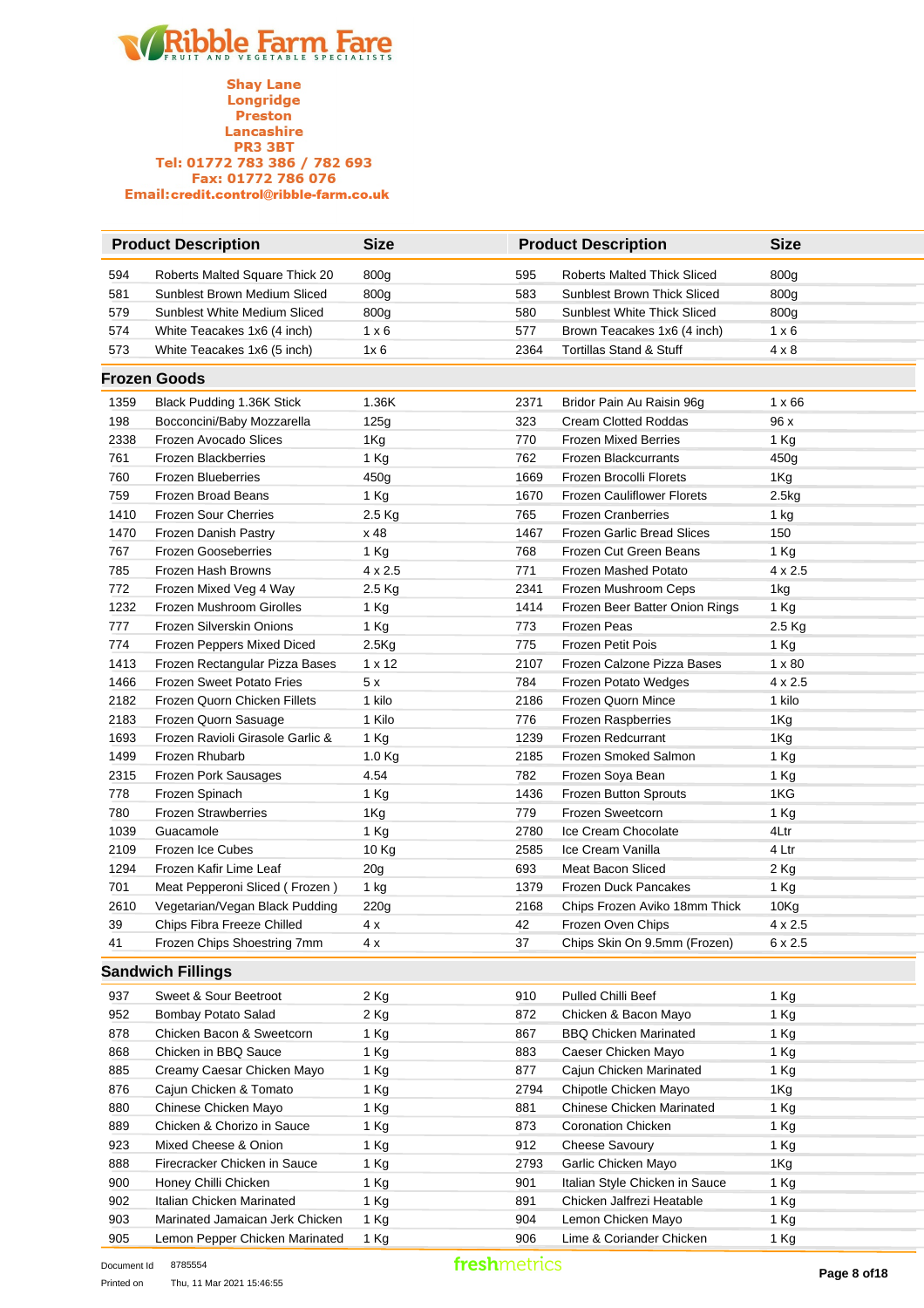**Shay Lane**<br>Longridge Preston Lancashire<br>PR3 3BT Tel: 01772 783 386 / 782 693<br>Fax: 01772 786 076 Email:credit.control@ribble-farm.co.uk

|      | <b>Product Description</b>            | <b>Size</b>      |      | <b>Product Description</b>       | <b>Size</b> |
|------|---------------------------------------|------------------|------|----------------------------------|-------------|
| 887  | Chicken in Tikka Masala Sauce         | 1 Kg             | 869  | Chicken Mayonaise                | 1 Kg        |
| 870  | Chicken Mayo & Parsley                | 1 Kg             | 909  | Mediterranean Chicken            | 1 Kg        |
| 908  | Mexican Chicken Marinated             | 1 Kg             | 907  | Mexican Chicken Mayo             | 1 Kg        |
| 890  | Chicken Tikka & Onion Bhaji in        | 1 Kg             | 898  | Piri Piri Chicken in Sauce       | 1 Kg        |
| 899  | Piri Piri Chicken Marinated           | 1 Kg             | 897  | Marinated Red Thai Chicken       | 1 Kg        |
| 884  | Chicken Sage & Onion                  | 1 Kg             | 896  | Southern Fried Flavoured         | 1 Kg        |
| 894  | Spicy Chicken Mayo                    | 1 Kg             | 929  | Chicken and Stuffing             | 1 Kg        |
| 871  | Chicken & Sweetcorn Mayo              | 1 Kg             | 2764 | Tandoori Chicken Marinated       | 1 Kg        |
| 895  | Tandoori Chicken Mayo                 | 1 Kg             | 874  | Chicken Tikka Mayo               | 1 Kg        |
| 875  | Chicken Tikka Marinated               | 1 Kg             | 893  | Chicken Tikka Masala             | 1 Kg        |
| 938  | Coleslaw (Ready made tub)             | 2 Kg             | 940  | Moroccan Cous Cous               | 1.5 Kg      |
| 939  | Cous Cous & Mediterranean Veg         | 2.0 <sub>k</sub> | 2618 | Crab Flavour Salad               | 1Kg         |
| 922  | Hoisin Duck                           | 1 Kg             | 915  | Free Range Egg Mayo              | 1 Kg        |
| 914  | Egg Mayonaise                         | 1 Kg             | 916  | Falafel Chickpea Yoghurt & Mint  | 1 Kg        |
| 943  | Florida Salad                         | 2 Kg             | 921  | Houmous Red Pepper & Jalepeno    | 4 x         |
| 945  | Spicy Indian Rice                     | 2 Kg             | 2797 | <b>BBQ Jackfruit in Sauce</b>    | 1Kg         |
| 2796 | Arrabiata Meatballs                   | 1Kg              | 911  | Meatballs & Pepper Salsa         | 1 Kg        |
| 947  | Mediterranean Spicy Pasta             | 2 Kg             | 949  | Mexican Bean Salad               | 2 Kg        |
| 968  | Spicy Noodle Salad                    | 2 Kg             | 924  | Onion Bhaji & Sweet Chilli Sauce | 1 Kg        |
| 957  | Orzo Pasta & Roast Tomato             | 2 Kg             | 955  | Pasta Italianne Salad            | $2$ kg      |
| 953  | Pasta & Tuna Salad                    | 2 Kg             | 956  | Vegetable Pasta Salad            | 1.5 Kg      |
| 963  | Pasta & Vegetables                    | 2 Kg             | 696  | Meat Pork Pulled Plain           | 1 Kg        |
| 951  | Potato Salad                          | 2 Kg             | 926  | Prawn Mayonaise                  | 1 Kg        |
| 925  | Prawn Marie Rose                      | 1 Kg             | 959  | Three Bean Salad                 | 2 Kg        |
| 962  | Green Lentil Salad                    | 2 Kg             | 927  | Red Leicester & Spring Onion     | 1 Kg        |
| 1305 | Smokey Joe Ham & Cheese               | 1 Kg             | 933  | Tuna Crunch                      | 1 Kg        |
| 928  | Tuna Mayo                             | 1 Kg             | 930  | Tuna & Sweetcorn Mayo            | 1 Kg        |
| 931  | Turkey Bacon & Cranberry              | 1 Kg             | 2795 | Tzatziki 1Kg                     | 1Kg         |
| 1213 | Italian grilled Vegetables            | 1 Kg             | 935  | Vegetarian Tikka Mayo            | 1 Kg        |
|      |                                       |                  |      |                                  |             |
|      | Oils Fats Vinegars and Cooking Wines* |                  |      |                                  |             |
| 2617 | Balsamic Pearls 100g                  |                  | 1528 | <b>Balsamic Dressing White</b>   | 250ml       |
| 2274 | <b>Beef Dripping</b>                  | 12.5             | 808  | <b>Brandy Cooking</b>            | 3 Ltr       |
| 809  | Madeira Cooking                       | 3 Ltr            | 807  | Port Cooking                     | 3 Ltr       |
| 1661 | Duck Fat                              | 1.2k             | 715  | <b>Balsamic Glaze</b>            | 500ml       |
| 721  | Goose Fat                             | 1kg              | 831  | Lard                             | 250g        |
| 709  | Oil Caterfry                          | 20 Ltr           | 1663 | Oil Coconut                      | 500ml       |
| 713  | Oil Corn                              | 1 Ltr            | 2297 | Oil Grapeseed                    | 500ml       |
| 706  | Oil Olive Extra Virgin                | 5 Ltr            | 705  | Oil Olive Pomace                 | 5 Ltr       |
| 707  | Oil Sesame Toasted                    | 50cl             | 711  | Oil Bake Spray                   | 500ml       |
| 712  | Oil Sunflower - Do Not Split Case     | 15 Ltr           | 865  | Oil Truffle Light                | 250ml       |
| 708  | Oil Vegetable                         | 20 Ltr           | 714  | Vinegar Balsamic                 | 5 Ltr       |
| 1673 | Vinegar Cider English                 | 5 Ltr            | 717  | Vinegar Distilled                | 5 Ltr       |
| 716  | Vinegar Malt                          | 5 Ltr            | 2265 | Vinegar Pickling                 | 1050m       |
| 1301 | Vinegar Raspberry                     | 75ml             | 718  | Vinegar Red Wine                 | 5 Ltr       |
| 2196 | Rice Wine Vinegar Shaohsing           | 700ml            | 719  | Vinegar Sherry                   | 750ml       |
| 720  | Vinegar White Wine                    | 5 Ltr            | 1406 | Wine Marsala Cooking             | 3 Ltr       |
| 803  | Wine Red Cooking                      | 5 ltr            | 802  | Wine White Cooking               | 5 ltr       |
|      | <b>Juices and Drinks*</b>             |                  |      |                                  |             |
| 1512 | Elderflower Cordial 500ml             | 750ml            | 972  | Juice Apple 1 Litre              | 1 Ltr       |
| 984  | Juice Apple with straw                | 27x              | 987  | Juice Apple x 500ml              | 1x12        |
| 983  | Juice Apple Windsors                  | 75cl             | 1234 | Juice Beetroot                   | 1 Ltr       |
|      |                                       |                  |      |                                  |             |

Document Id 8785554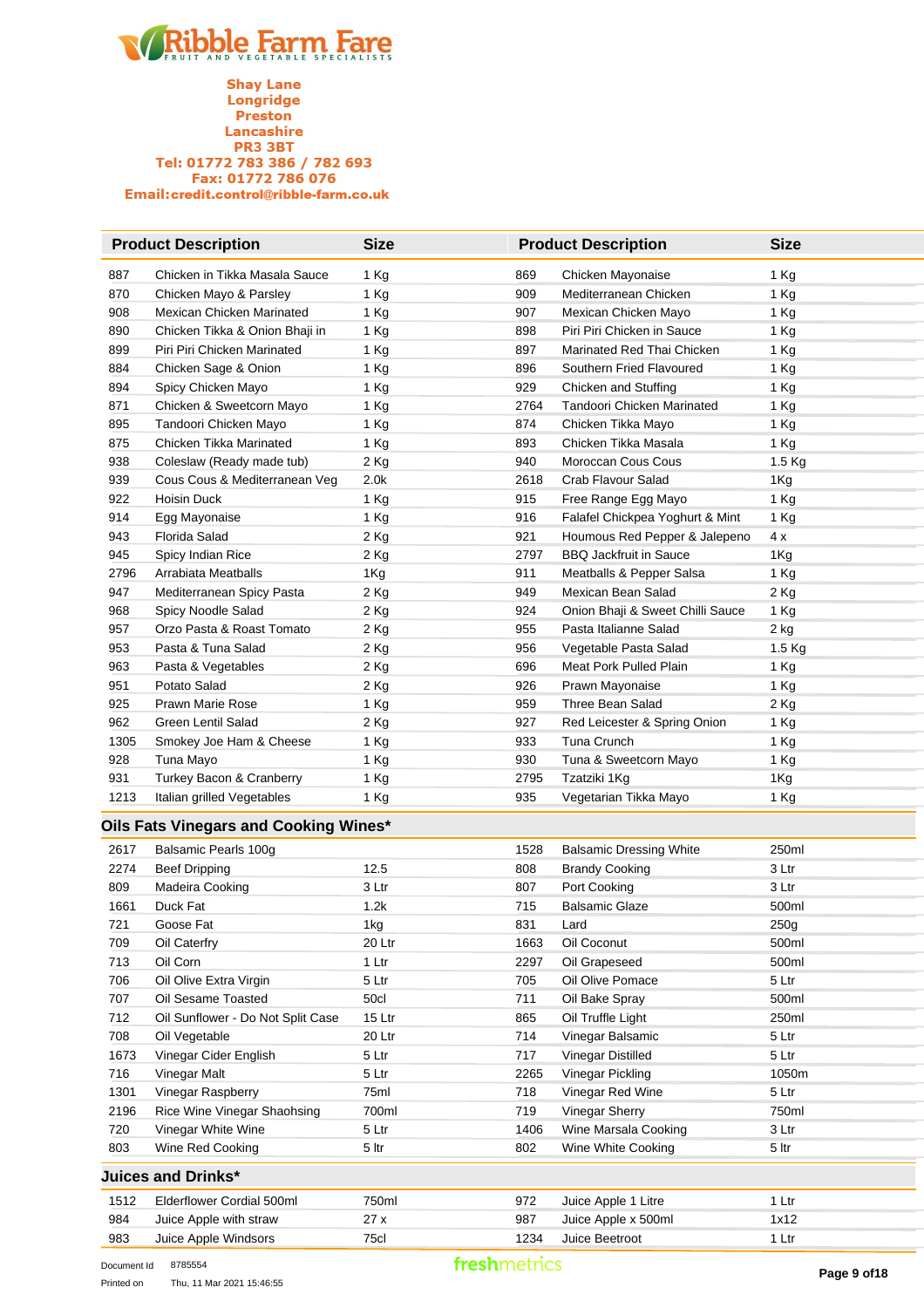**Shay Lane** Longridge Preston Lancashire **PR3 3BT** Tel: 01772 783 386 / 782 693 Fax: 01772 786 076 Email:credit.control@ribble-farm.co.uk

| <b>Product Description</b> |                                | <b>Size</b> | <b>Product Description</b> |                             | <b>Size</b>   |
|----------------------------|--------------------------------|-------------|----------------------------|-----------------------------|---------------|
| 1543                       | <b>Blackcurrant Cordial</b>    | 5 Ltr       | 1444                       | Juice Carrot                | 1 Ltr         |
| 978                        | Juice Cranberry                | 1 Ltr       | 979                        | Juice Grapefruit            | 1 Ltr         |
| 976                        | Juice White Grapefruit Fresh   | 2 Ltr       | 974                        | Juice Lemon Fresh           | 1 Ltr         |
| 981                        | Juice Lime Fresh               | 1 Ltr       | 970                        | Juice Orange 1 Litre        | 1 Ltr         |
| 985                        | Juice Orange with straw        | 24x         | 986                        | Juice Orange x 500ml        | $1 \times 12$ |
| 1542                       | Orange Cordial                 | 5 ltr       | 1518                       | Juice Pineapple             | 1 Ltr         |
| 1519                       | Juice Tomato                   | 1 Ltr       | 993                        | Water Still x 330ml         | 24x           |
| 992                        | Water Still Sports Cap x 500ml | 24x         | 2667                       | Water Sparkling Screw Cap x | 24x           |

#### **Flours and Baking Ingredients\***

| 1460 | Agar Agar                    | 500g               | 1114 | Arrowroot                   | 500g             |  |  |  |
|------|------------------------------|--------------------|------|-----------------------------|------------------|--|--|--|
| 615  | <b>Bicarbonate of Soda</b>   | 1kg                | 1566 | <b>Buckwheat Raw</b>        | 1kg              |  |  |  |
| 1601 | <b>Cherries Glace</b>        | 1kg                | 1548 | <b>Dessicated Coconut</b>   | 2kg              |  |  |  |
| 814  | Cocoa Powder                 | 1 Kg               | 2367 | <b>Food Colouring Red</b>   | 500ml            |  |  |  |
| 812  | Custard 1 litre              | 1 Ltr              | 604  | Flour Cotswold Dark Crunch  | 16 kg            |  |  |  |
| 605  | Flour Cotswold Light Crunch  | 16 kg              | 1697 | <b>Flour Coconut</b>        | 400q             |  |  |  |
| 611  | <b>Flour Cornflour</b>       | 3.5 Kg             | 602  | Flour Farino 00 Organic 1kg |                  |  |  |  |
| 603  | Flour Farino 00 25kg         | 25 Kg              | 1675 | Flour Gluten Free 1Kg       | 1Kg              |  |  |  |
| 2120 | Flour Gluten Free S/R 16kg   | 16k                | 1432 | Flour Gram                  | $2$ Kg           |  |  |  |
| 606  | Flour Plain 1.5kg            | 1.5 Kg             | 607  | Flour Plain 16kg            | 16 Kg            |  |  |  |
| 1692 | <b>Flour Potato</b>          | 1.5 <sub>k</sub> g | 2762 | Rye Flour 2 kg              | $2$ Kg           |  |  |  |
| 608  | Flour Self Raising 1.5kg     | $1.5$ Kg           | 609  | Flour Self Raising 16kg     | 16 Kg            |  |  |  |
| 1399 | Flour Strong 1.5kg           | 1.5kg              | 610  | Flour Strong White 16kg     | 16 Kg            |  |  |  |
| 2028 | Flour T55 Wheat Flour        | 16Kg               | 1650 | <b>Flour Wholemeal</b>      | 1kg              |  |  |  |
| 824  | Gelatine Bronze Leaf         | $1$ Kg             | 832  | Juice Lemon Jif Bottles     | 250ml            |  |  |  |
| 2172 | Marshmallows Large           | 450g               | 1691 | <b>Marshmallows Mini</b>    | 1Kg              |  |  |  |
| 2108 | <b>Meringue Nests</b>        | $1 \times 72$      | 1374 | Popcorn Kernels             | 1 Kg             |  |  |  |
| 614  | <b>Baking Powder</b>         | 800g               | 805  | <b>Custard Powder</b>       | 3Kg              |  |  |  |
| 1607 | Sauce Dark Chocolat Noir     | 1kg                | 1459 | Sponge Fingers              | 200 <sub>g</sub> |  |  |  |
| 1971 | Sponge Mix                   | 3.5 Kg             | 1699 | <b>Starch White</b>         | 450 <sub>g</sub> |  |  |  |
| 825  | Glucose Syrup                | 2 Kg               | 1445 | Syrup Golden                | 7.257            |  |  |  |
| 1725 | <b>Ultratex</b>              | $1$ Kg             | 1303 | Vanilla Essence             | 500ml            |  |  |  |
| 862  | Vanilla Extract              | 600ml              | 1130 | Vanilla Pods                | 50 <sub>g</sub>  |  |  |  |
| 1046 | Yeast                        | 1 Kg               |      |                             |                  |  |  |  |
|      | <b>Pickles and Chutneys*</b> |                    |      |                             |                  |  |  |  |

#### **Pickles and Chutneys\***

| 1703 | <b>Balsamic Borrettane Onion</b> | $2.6$ Kg          | 1726 | Caperberries                   | 1.7 <sub>Kg</sub> |
|------|----------------------------------|-------------------|------|--------------------------------|-------------------|
| 1170 | Chutney Apple and Dates Hills    | $2.5$ Kg          | 1106 | Chutney Mango                  | $2.4$ Kg          |
| 1171 | Chutney Red Onion Hills          | $2.5$ kg          | 1119 | <b>Chutney Tomato Shaws</b>    | $2.4$ Kg          |
| 822  | <b>Gherkins Cocktail</b>         | $2.3$ Kg          | 823  | <b>Gherkins Large Opies</b>    | $2.3$ Kg          |
| 1050 | Marmalade Onion Centaur          | 1.35              | 853  | Silverskin Pickled Onions Jar  | 2.25              |
| 1389 | Piccalilli                       | 2.25              | 796  | <b>Beetroot Sliced Pickled</b> | 2.25              |
| 851  | Pickled Red Cabbage              | 2.25              | 1172 | Sauce Branston Pickle          | 2.55              |
| 2783 | Sauerkraut 820g                  | 820 g             | 794  | Capers Jar 2.4K                | $2.4$ Kg          |
| 795  | Capers Baby Jar                  | 400 <sub>g</sub>  | 1168 | Tomato Burger Relish           | $2.4$ Kg          |
| 2717 | Spicy Tomato Relish              | 2.5 <sub>kq</sub> |      |                                |                   |
|      |                                  |                   |      |                                |                   |

#### **Rices Pasta and Pulses\***

| 2717 | Spicy Tomato Relish     | 2.5kg |      |                              |      |
|------|-------------------------|-------|------|------------------------------|------|
|      | Rices Pasta and Pulses* |       |      |                              |      |
| 799  | <b>Barley Pearl</b>     | 3 Kg  | 793  | Beans Haricot                | 1 Kg |
| 2086 | Chia Seeds              | 1kg   | 1421 | Cous Cous Israeli (giant)    | 1 Kg |
| 810  | Cous Cous               | 1 Kg  | 842  | Puy Lentils                  | 500g |
| 833  | <b>Red Lentils</b>      | 3 Kg  | 835  | <b>Yellow Lentils</b>        | 3 Kg |
| 840  | Parched Peas            | 1 Kg  | 839  | Dried Peas Marrowfat 12.5 kg | 12.5 |

 $\overline{\phantom{0}}$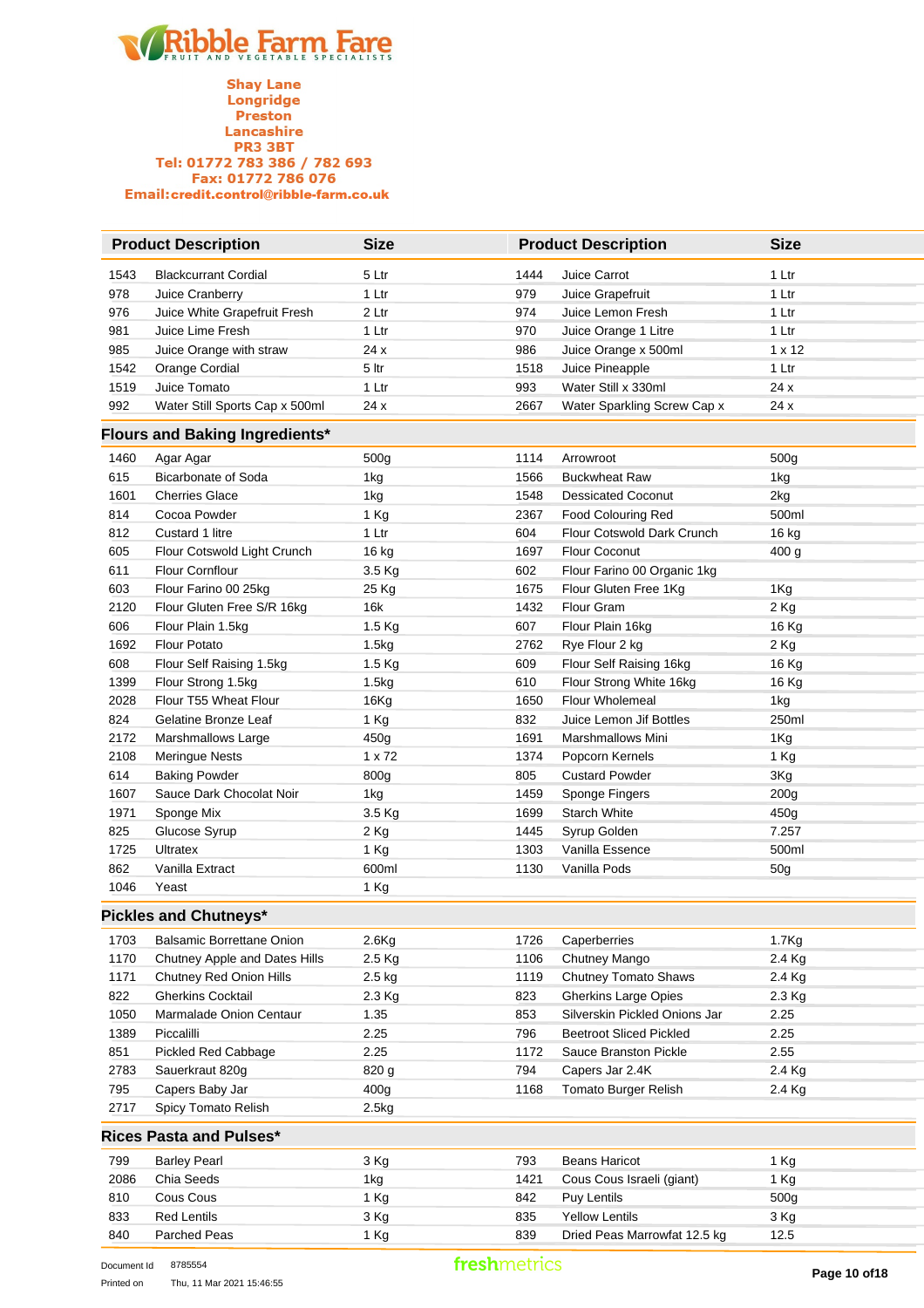**Shay Lane** Longridge Preston Lancashire **PR3 3BT** Tel: 01772 783 386 / 782 693 Fax: 01772 786 076 Email:credit.control@ribble-farm.co.uk

|      | <b>Product Description</b>       | <b>Size</b>      |      | <b>Product Description</b>   | <b>Size</b>      |  |  |  |
|------|----------------------------------|------------------|------|------------------------------|------------------|--|--|--|
| 843  | Polenta                          | 1 Kg             | 830  | Noodles Egg Nests Knorr      | 3 Kg             |  |  |  |
| 1489 | Brown Penne Pasta 500G           | 500 <sub>g</sub> | 1488 | Cavatapi Pasta               | 500 <sub>g</sub> |  |  |  |
| 488  | Pasta Lasagne Sheets 3kg         | 3 Kg             | 1763 | Linguine Pasta Dried         | 3kg              |  |  |  |
| 1400 | Pasta Macaroni                   | 3kg              | 489  | Pasta Penne Dried            | 3 Kg             |  |  |  |
| 1490 | Rigatonni Pasta                  | 500 <sub>g</sub> | 2200 | Pasta Gluten Free            | 1Kg              |  |  |  |
| 491  | Pasta Shells Dried               | 3 Kg             | 2201 | Pasta Orzo                   | 500 <sub>g</sub> |  |  |  |
| 492  | Pasta Spaghetti Dried            | 3 Kg             | 2760 | Pasta Tagliatelle Dry 3 Kg   | 3 Kg             |  |  |  |
| 490  | Pasta Twists Dried               | 3 Kg             | 1727 | Pasta Wholemeal Fusilli 500G | 500 <sub>g</sub> |  |  |  |
| 2834 | Pasta Wholemeal 3 kg             | 3 Kg             | 847  | <b>Pumpkin Seeds</b>         | 1 Kg             |  |  |  |
| 848  | Quinoa                           | 1 Kg             | 1002 | Rice Arborio                 | 1 Kg             |  |  |  |
| 1001 | Rice Basmati                     | 5 Kg             | 1741 | Rice Wild Black Canadian     | 500 <sub>g</sub> |  |  |  |
| 997  | Rice Brown                       | 5 Kg             | 2085 | <b>Rice Ground</b>           | 3 Kg             |  |  |  |
| 1000 | Rice Long Grain White Easy Cook  | 5 Kg             | 1477 | Rice Noodles Vermicelli      | 375g             |  |  |  |
| 999  | Rice for Pudding                 | 3 Kg             | 1575 | Rice Sushi                   | 1kg              |  |  |  |
| 998  | <b>Rice Wild</b>                 | 3 Kg             | 2164 | Sago Ground                  | 3 kg             |  |  |  |
| 855  | Semolina                         | 3 Kg             | 2072 | Sesame Seeds Black           | 1Kg              |  |  |  |
| 1022 | Sesame Seeds                     | 480g             | 854  | Smash Original               | 2 Kg             |  |  |  |
| 834  | Green Split Peas                 | 3 Kg             | 856  | <b>Sunflower Seeds</b>       | 1 Kg             |  |  |  |
| 2165 | Tapioca                          | 3 kg             | 616  | <b>Bulgar Wheat</b>          | 1 Kg             |  |  |  |
|      | <b>Bouillon Stock and Gravy*</b> |                  |      |                              |                  |  |  |  |

#### **Bouillon Stock and Gravy\***

| 1177 | Bechamel Sauce Powder Maggi         | 2 Kg             | 1139 | <b>Bouillon Beef Paste Knorr</b>    | 1 Ka             |
|------|-------------------------------------|------------------|------|-------------------------------------|------------------|
| 1032 | Bouillon Chicken Paste Knorr        | 1 Kg             | 1141 | Bouillon Chicken Powder Knorr       | $1.2$ Kg         |
| 2835 | Bouillon Chicken Powder Maggies     | 2Kg              | 1094 | Bouillon Fish Paste 1 Kg            | 1 Kg             |
| 2798 | Bouillon Lamb Paste Knorr           | 1 Kg             | 1205 | Bouillon Veg Maggi                  | 2 Kg             |
| 1137 | Bouillon Veg Paste Knorr            | 1 Kg             | 818  | Demi Glaze Maggi                    | $1.52$ Kg        |
| 2722 | Savoury Vegetable Gravy Ess         |                  | 1030 | Gravy Beef Ess Cuisine              | $1.5$ Kg         |
| 2732 | Bovril Granules 450g 90 servings    | 450g             | 1097 | Gravy Browning                      | 950 <sub>g</sub> |
| 1142 | Gravy Chicken Granules Bisto        | $1.9$ Kg         | 1031 | Gravy Chicken Ess Cuisine           | $1.5$ Kg         |
| 1140 | Gravy Meat Granules Knorr           | 25 Ltr           | 1483 | <b>Gravy Poultry Granules Knorr</b> | 25 Kg            |
| 1096 | Gravy Original Mix Maggi            | $2$ Kg           | 1143 | Gravy Granules Bisto (red box)      | $1.9$ Kg         |
| 2084 | Great School Gravy 2kg              | 2kg              | 1357 | <b>Jus Beef Signature</b>           | 1 Ltr            |
| 1144 | Jus Chicken Premier Ess Cuis        | 1 kg             | 1358 | Jus Chicken Signature               | 1 Ltr            |
| 1028 | Jus Lamb Essential Cuisine          | 1 Kg             | 1373 | <b>Jus Red Wine Signature</b>       | 1 Ltr            |
| 1206 | Jus Veal Premier Ess Cuis           | 1 Kg             | 2652 | Stock Beef Reduced 50% True         | 2.5kg            |
| 1029 | Stock Mix Chicken Ess Cuis          | 800g             | 2683 | Stock Reduced 50% Chicken           | 2.5kg            |
| 1674 | <b>Stock Mix Turkey Ess Cuisine</b> | 800 <sub>g</sub> | 2681 | Stock Veal Reduced 50% True         | $2.5$ Kg         |
| 2721 | Stock Mix Vegetable Ess Cuisine     |                  |      |                                     |                  |

#### **Olives and Sunblush\***

| 2684 | Tuscan Antipasto           | $1.9$ Kg | 463  | Stem Ginger Jar                  | 1.8kg    |
|------|----------------------------|----------|------|----------------------------------|----------|
| 494  | Olives Black Tinned        | 5 Kg     | 1603 | Olives Green Boscaiola           | 1kg      |
| 496  | Olives Kalamata Black 5kg  | 5 Kg     | 1602 | Olives Black Kalamata Pitted 1Kg | 1 kg     |
| 495  | Olives Green Tinned        | 5 Kg     | 493  | Olives Mixed Pitted (Misto)      | 3kg      |
| 1027 | Peppercorn Green in Brine  | 1kg      | 2347 | Tomato Cherry Halves Semi        | $1.2$ Kg |
| 681  | <b>Tomatoes Sunblushed</b> | 1 kg     |      |                                  |          |

#### **Seasonings and Spices\***

|      | ocasonings and opices          |                  |      |                            |                  |  |  |  |  |
|------|--------------------------------|------------------|------|----------------------------|------------------|--|--|--|--|
| 1187 | <b>Crushed Chillies Flakes</b> | 260g             | 1184 | Cinnamon Stick             | 180g             |  |  |  |  |
| 2368 | Whole Cloves                   | 360 <sub>g</sub> | 1185 | <b>Curry Madras Powder</b> | 500 <sub>g</sub> |  |  |  |  |
| 1434 | Five Spice                     | 405g             | 2292 | <b>Ground Ginger</b>       | 500 <sub>g</sub> |  |  |  |  |
| 1437 | Piri Piri Seasoning            | 550g             | 2366 | Fajita Seasoning           | 670g             |  |  |  |  |
| 1179 | <b>Coriander Ground</b>        | 450g             | 2642 | Juniper Berries            | 600g             |  |  |  |  |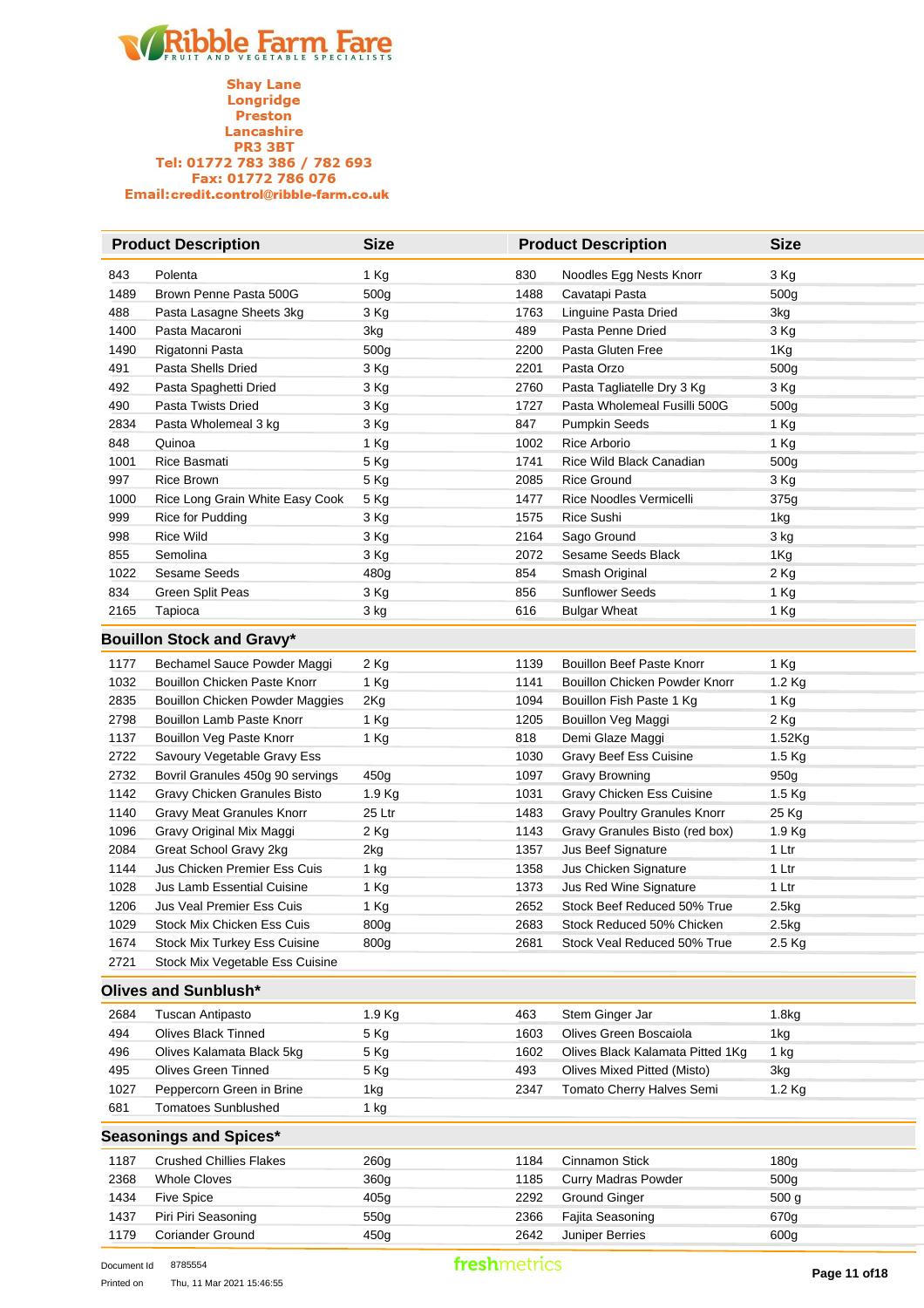

**Shay Lane**<br>Longridge Preston Lancashire<br>PR3 3BT Tel: 01772 783 386 / 782 693<br>Fax: 01772 786 076 Email:credit.control@ribble-farm.co.uk

|             | <b>Product Description</b>       | <b>Size</b>      |      | <b>Product Description</b>       | <b>Size</b>       |
|-------------|----------------------------------|------------------|------|----------------------------------|-------------------|
| 1103        | Nutmeg Ground                    | 500g             | 1104 | Nutmeg Whole                     | 200g              |
| 1110        | Paprika Smoked                   | 250g             | 1018 | Pepper Ground Black              | 525g              |
| 1108        | Peppercorns Black Whole          | 500g             | 1178 | Pepper Cracked Black             | 450g              |
| 1182        | Pepper Cayenne                   | 500g             | 1013 | Peppercorns Whole Pink           | 200 <sub>g</sub>  |
| 1021        | Pepper Szechuan                  | 220g             | 1017 | Pepper Ground White              | 425g              |
| 817         | Cep Powder                       | 200 <sub>g</sub> | 1188 | Chilli Powder                    | 500g              |
| 1186        | Ground Cinnamon Powder           | 450g             | 1189 | <b>Ground Cumin Powder</b>       | 450g              |
| 1098        | <b>Garlic Powder</b>             | 500g             | 2694 | Onion Powder 650g                | 650g              |
| 2786        | Ras El Hanout 250g               | 250g             | 1019 | Salt Celery                      | 500g              |
| 1023        | Salt Maldon Sea                  | 1.4 Kg           | 2614 | Salt & Pepper Seasoning          | 250g              |
| 1020        | Salt Pink                        | 500g             | 2613 | Salt Rock                        | 2.5kg             |
| 1025        | Salt Table                       | 6 Kg             | 1481 | <b>Celery Seeds</b>              | 200 <sub>g</sub>  |
| 2696        | Fennel Seeds 1 Kg                | 1 Kg             | 2788 | Poppy Seeds 1 Kg                 | 1 Kg              |
| 1549        | Sago Seeds                       | 3kg              | 2763 | All Spice 430g                   | 430g              |
| 1190        | Cajun Seasoning                  | 500g             | 1121 | Green Cardamon Pod               | 200 <sub>g</sub>  |
| 1099        | Garam Masala                     | 450g             | 2695 | Jerk Seasoning 1 Kg              | 1 Kg              |
| 1109        | Paprika Ground                   | 500g             | 1102 | <b>Mustard Seeds Brown</b>       | 1 Kilo            |
| 1482        | <b>Mustard Seeds Yellow</b>      | 600g             | 1134 | <b>Star Anise</b>                | 250 <sub>gr</sub> |
| 1475        | <b>Turmeric Ground</b>           | 550g             |      |                                  |                   |
|             | <b>Jams and Preserves*</b>       |                  |      |                                  |                   |
| 1438        | <b>Quince Paste</b>              | 400g             | 827  | Honey Clear                      | 1.36              |
| 2720        | Tiptree Honey 72 x 28g           | 72 x             | 1396 | Jam Apricot                      | 3Kg               |
| 994         | Jam Mixed Fruit                  | 3 Kg             | 1439 | Jam Raspberry                    | 3k                |
| 2719        | Tiptree Raspberry Jam 72 x 28g   | 72 x             | 996  | Jam Strawberry                   | 3 Kg              |
| 2718        | Tiptree Strawberry Jam 72x28gr   | 72 x             | 2106 | Lemon Curd                       | 3Kg               |
| 2792        | Lemon Confeit                    |                  | 995  | Orange Marmalade Fine Cut        | 3 Kg              |
| 2608        | Nappage Apricot Glaze 1Kg        | 1 Kg             | 2304 | Peanut Butter Duerrs Large Tub   | 2.5kg             |
| 2083        | Peanut Butter Smooth Small       | 340g             | 1516 | Puree Apple Aseptic              | 10kg              |
| 837         | Syrup Maple                      | 620g             |      |                                  |                   |
| Pattiserie* |                                  |                  |      |                                  |                   |
| 476         | Mince Pies                       | $1 \times 6$     | 466  | Pastry Filo                      | 500g              |
| 2804        | Pastry Puff Pukka Pre-sheeted    | 2 x              | 469  | Pastry Puff Maitre Andre Chilled | 4.25kg            |
| 1360        | Shortcrust Pastry Maitre Andre   | 4.25k            | 477  | Canape Cups 1 x 640              | 10x               |
| 1792        | Tarlett Case Neutral 7cm (170)   | 1 X              | 471  | Tart Cases Quiche Savoury 11cm   | 1 x 42            |
| 473         | Tart Case Savoury11cm            | 1 X 96           | 472  | Tart Cases Quiche 8.5cm Neutral  | 1 x               |
| 2288        | Savoury Tart Cases 7cm           | 7cm              | 788  | <b>Wonton Wrappers</b>           | 200g              |
|             | <b>Chocolate and Coffee*</b>     |                  |      |                                  |                   |
| 2309        | Cacao Nibs                       | 1 Kg             | 1011 | Chocolate Callets Dark 55%       | 3kg               |
| 1009        | <b>Chocolate Callets Milk</b>    | 2.5 Kg           | 1010 | <b>Chocolate Callets White</b>   | 3Kg               |
| 2194        | Chocolate Callets Extra Dark     | 2.5 Kg           | 2261 | Hot Chocolate Cadburys 2Kg       | 2 Kg              |
| 2177        | <b>Chocolate Pencils Marbled</b> | 900g             | 1416 | Nescafe Coffee                   |                   |
| 2294        | Paillete Feuilletine             | 2.5Kg            | 1668 | Popping Candy Original           | 500g              |
| 1012        | Popping Chocolate Crystals       | 500g             | 2295 | Hazelnut Praline Paste Callebaut | 1Kg               |
| 1006        | <b>Tetley Tea Bags</b>           | 1x110            |      |                                  |                   |
|             | <b>Breakfast Cereals*</b>        |                  |      |                                  |                   |
| 2750        | Deluxe Breakfast Box             |                  | 826  | Granola                          | 500g              |
| 838         | Porridge Oats Mornflake          | 3 Kg             |      |                                  |                   |
|             |                                  |                  |      |                                  |                   |

**Nuts\***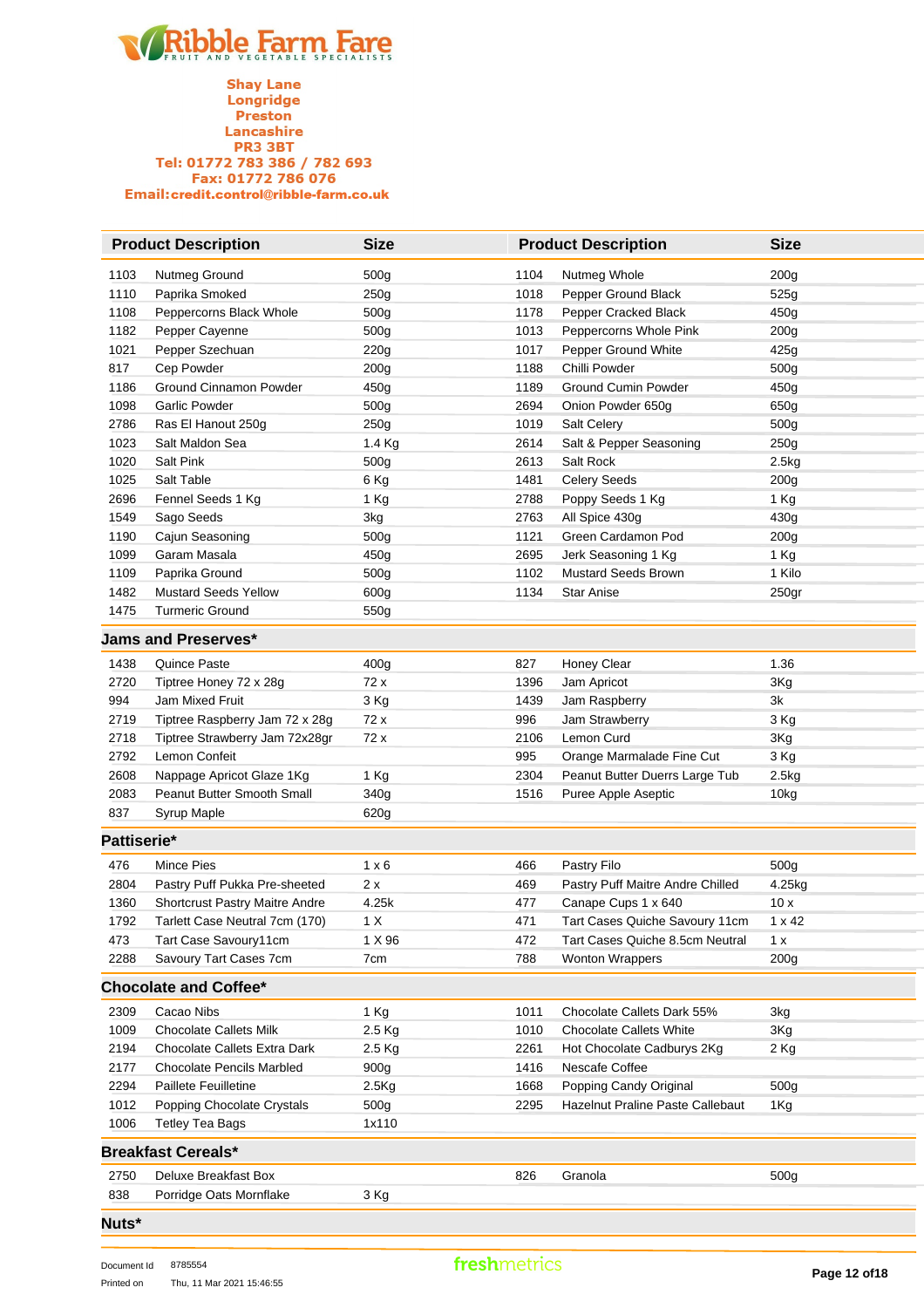

|           | <b>Product Description</b>       | <b>Size</b>      |      | <b>Product Description</b>        | <b>Size</b>      |
|-----------|----------------------------------|------------------|------|-----------------------------------|------------------|
| 1491      | Almonds Blanched Whole           | 1kg              | 480  | Almonds Flaked                    | 1 Kg             |
| 479       | <b>Almonds Ground</b>            | 1 Kg             | 2655 | Almonds Smoked                    | 1kg              |
| 481       | <b>Cashew Nuts</b>               | 1 Kg             | 478  | <b>Chestnuts Vac Packed</b>       | 400 <sub>g</sub> |
| 2784      | Chopped Nuts 1 Kg                | 1 Kg             | 484  | <b>Hazelnuts Peeled</b>           | 1 Kg             |
| 2073      | <b>Peanuts Blanched Unsalted</b> | 1 kg             | 1220 | Pecan Nuts                        | 1 Kg             |
| 482       | <b>Pine Kernals</b>              | 1 Kg             | 483  | <b>Pistachio Nuts Skinless</b>    | 1 Kg             |
| 485       | <b>Walnut Halves</b>             | 1 Kg             | 1492 | Wasabi Peanuts                    | 1kg              |
|           | <b>Bar Snacks and Biscuits*</b>  |                  |      |                                   |                  |
| 1767      | Amoretti Biscuits                | 200g             | 474  | <b>Biscuits Bronte</b>            | 2x100            |
| 1384      | Thomas Fudge's Biscuits For      | 12x14            | 2662 | Lotus Biscoff 1.6 Kg              | 1.6 Kg           |
| 815       | Cream Crackers Jacobs            | 900g             | 813  | <b>Fiddlers Lancashire Crisps</b> | 24 x             |
| 2331      | <b>Digestive Biscuits</b>        | 400gr            | 1606 | Rossini Curls Catering 1 x 280    | 1 x              |
| 1293      | <b>Tortilla Chips</b>            | 475g             | 2488 | Vegetable Crisps                  | 600 g            |
|           | <b>Oriental and Ethnic*</b>      |                  |      |                                   |                  |
| 1480      | <b>Chipotle Paste</b>            | 750g             | 1125 | Curry Paste Thai Green            | 1 kg             |
| 1126      | Curry Paste Thai Red             | 1 Kg             | 1308 | Pink / White Pickled Sushi Ginger | Kilo             |
| 2262      | Gyoza Skins                      | 284 g            | 1385 | Lotus Root                        |                  |
| 273       | Milk Coconut 400ml               | 400ml            | 2314 | Milk Coconut Large                | 3 Kg             |
| 1409      | Mirrin Rice Wine                 | 450ml            | 1380 | Nori Seaweed                      | 1x10             |
| 1382      | Peppers Piquante Peppadew Tin    | 3 Kg             | 1738 | Poppadums Plain Large Knorr       | 400 <sub>g</sub> |
| 1954      | <b>Prawn Crackers Uncooked</b>   | 227g             | 1458 | Sauce Curry Balti Cook in         | 2.2 Ltr          |
| 1510      | Sauce Cajun                      | 2.2 Ltr          | 1161 | Sauce Sweet Chilli Dip            | 1 Ltr            |
| 1183      | Sauce Thai Curry                 | 2.2 Ltr          | 1479 | Sauce Fajita Knorr                | 2.2 Ltr          |
| 1095      | Sauce Fish                       | 725ml            | 1136 | Sauce Harissa                     | 380g             |
| 1101      | Sauce Hoi Sin                    | 2.25             | 1456 | Sauce Curry Jalfrezi Knorr        | 2.2ltr           |
| 1457      | Sauce Curry Korma Cook in        | 2.2 Ltr          | 1367 | Sauce Plum                        | 1 Ltr            |
| 1124      | Sauce Soy Dark                   | 2 Ltr            | 1507 | Sauce Soy Light                   | 2 Ltr            |
| 1390      | Sauce Sweet & Sour 2.43Kg        | 2.43             | 1167 | Sauce Teriyaki                    | 1 Ltr            |
| 1127      | Sauce Tikka Cooking              | 2.2 Ltr          | 1166 | Sauce Tomato & Basil Cook in      | 2.2 Ltr          |
| 1508      | Sauce Tomato & Pesto             | 2.2 Ltr          | 1123 | <b>Tahini Paste</b>               | 1 Kg             |
| 2022      | Tofu (Beancurd)                  | 600g             | 1131 | Wasabi Paste                      | 45g              |
|           | Meat and Fish*                   |                  |      |                                   |                  |
| 1347      | Anchovies                        | 365g             | 2198 | Chorizo Links                     | 250g             |
| 692       | Meat Roast Beef - 48 Hours       | 500 <sub>g</sub> | 695  | Meat Chicken Sliced               | 500g             |
| 703       | Meat Sausage Chorizo             | 1 Kg             | 694  | Meat Corn Beef Sliced             | 500g             |
| 690       | Meat Ham Cooked                  | 500g             | 698  | Meat Mortadella Packet            | 500 g            |
| 700       | Meat Panchetta Packet            | 500 <sub>g</sub> | 699  | Meat Parma Ham Packet             | 500g             |
| 702       | Meat Pepperoni Stick             | 450g             | 704  | Meat Salami Milano Packet         | 500 <sub>g</sub> |
| 2656      | Ndjuda Sausage                   | Kg               | 691  | <b>Meat Turkey Cooked</b>         | 500 <sub>g</sub> |
| 2616      | Woodalls Air Dried Cumbrian      | 300g             | 2615 | Pate Chicken Liver                | Kilo             |
| 2706      | Njuda Sausage ** 48 hrs Notice   |                  | 858  | Tinned Tuna in Brine 800g         | 800g             |
| Non Food* |                                  |                  |      |                                   |                  |
| 1004      | Bin Liners                       | Box              | 2782 | Pizza Boxes                       |                  |
| 816       | Centre Feed Rolls                | $1 \times 6$     | 971  | Cling Film                        | 450x3            |
| 1311      | Disposable Latex Gloves          | x100             | 2066 | J Cloths                          | 1X50             |
| 2280      | Date Labels                      | x 500            | 1003 | Greaseproof Paper                 | 380m             |
| 1007      | Parchment Baking Paper           | 45cmx            | 1005 | Piping Bag Blue                   | 45cm             |
| 1612      | Wooden Kebab Skewers             | 10"              | 1700 | Smoking Chips                     | 2 Kg             |
| 1162      | <b>Squeezy Sauce Bottles</b>     | 341ml            | 980  | Tin Foil                          | 45cmx            |
|           |                                  |                  |      |                                   |                  |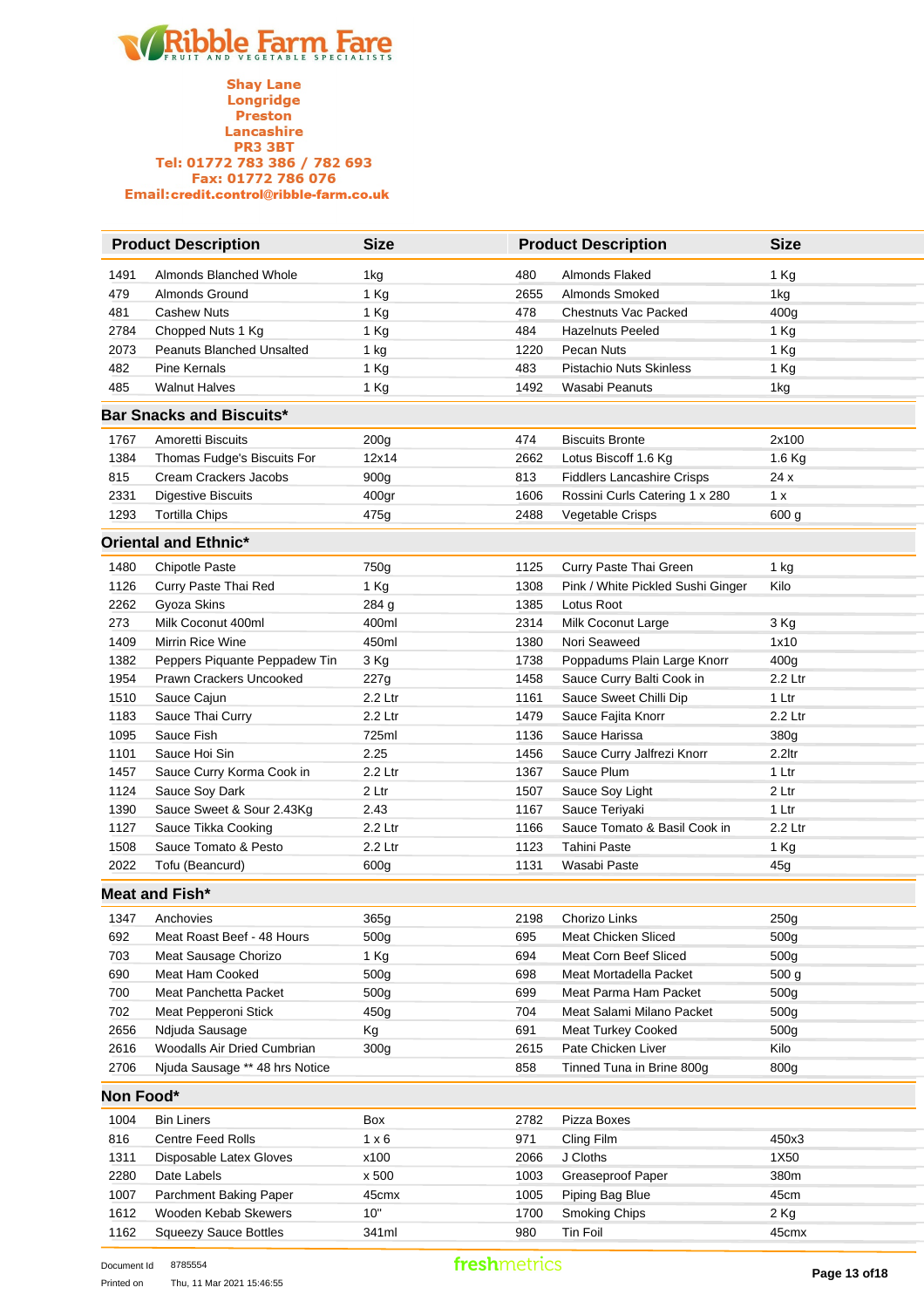

|        | <b>Product Description</b>          | <b>Size</b>      |      | <b>Product Description</b>        | <b>Size</b>      |
|--------|-------------------------------------|------------------|------|-----------------------------------|------------------|
| 2749   | Toilet Rolls Pack Of 4              | Pack of          | 1719 | Tub and Lid Plastic 1Ltr          | 1 Ltr            |
| 1721   | Tub and Lid Plastic 4Ltr            | 4 Ltr            | 1718 | Tub and Lid 500ml                 | 500ml            |
| 2771   | Washing up liquid 5ltr              | 5 Ltr            |      |                                   |                  |
|        | <b>Canned Fruit*</b>                |                  |      |                                   |                  |
| 804    | <b>Cherries Dark Pitted Tin</b>     | 840g             | 821  | <b>Cherries Griottine</b>         | 1 Ltr            |
| 790    | Tinned Apple Baby Chinese           | 425g             | 787  | <b>Tinned Apple Solid Pack</b>    | 2.6 Kg           |
| 2730   | Tinned Fruit Cocktail In Syrup      | 2.5 Kg           | 820  | <b>Tinned Grapefruit Segments</b> | 3 Kg             |
| 2716   | Lychees Tinned 565g                 | 565g             | 1455 | <b>Tinned Mandarin Segments</b>   | 2.6 kg           |
| 2729   | Tinned Orange Segments in           | 3 Kg             | 1653 | Tinned Pear Halves in Juice       | 2.6 Kg           |
| 845    | Tinned Pears Baby (Chinese)         | 425g             | 844  | <b>Tinned Peach Halves</b>        | 2.5kg            |
| 846    | <b>Tinned Pineapple Rings</b>       | 820g             | 1402 | <b>Tinned Rhubarb</b>             | 2.86             |
|        | <b>Canned Products*</b>             |                  |      |                                   |                  |
| 1016   | Tin Artichoke Hearts in Brine       | 2.350            | 1666 | <b>Bamboo Shoots Tinned</b>       | 565g             |
| 2174   | Flageolet Beans in Water 800g       | 800g             | 330  | Cream UHT Spray                   | 500ml            |
| 1419   | Milk Condensed                      | 397g             | 864  | <b>Tinned Artichoke Bottoms</b>   | 400g             |
| 789    | Tinned Artichoke Hearts 400g        | 400g             | 792  | <b>Tinned Beans Baked</b>         | 2.62             |
| 798    | <b>Tinned Beans Borlotti</b>        | 800g             | 1527 | <b>Tinned Butter Bean</b>         | 2.5 Kg           |
| 819    | <b>Tinned Five Bean Salad</b>       | 800g             | 2546 | Tinned Baked Beans Heinz 2.62     | 2.62Kg           |
| 2701   | Heinz Beans and Sausage 200g        | 200 g            | 2700 | Heinz Baked Beans 200g            | 200g             |
| 1476   | Tinned Beans Turtle Black Whole     | 2.5kg            | 1255 | Tinned Beans Cannellini           | 800g             |
| 811    | <b>Tinned Chick Peas</b>            | 800g             | 2263 | Tinned Jackfruit in Brine         | 565g             |
| 829    | Tinned Jalapeno Green Sliced        | 2.8kg            | 1550 | Tinned Jalapeno Red Sliced        | 2.8 Kg           |
| 850    | <b>Tinned Red Kidney Beans</b>      | 2.5 Kg           | 836  | <b>Tinned Mushy Peas Caterers</b> | 2.5 Kg           |
| 1503   | <b>Tinned Mushy Peas Batchelors</b> | 3 kg             | 1024 | Tinned Pepper Red Roasted A10     | 3kg              |
| 2268   | Tinned Peppers Tear Drop 3Kg        | 3Kg              | 841  | <b>Tinned Plum Tomatoes</b>       | 2.5 Kg           |
| 2619   | Tinned Ravioli Vegetable            | $2.2$ Kg         | 1302 | <b>Tinned Spaghetti Hoops</b>     | 2.5 Kg           |
| 2758   | Heinz Spaghetti Tin 200g            |                  | 1045 | <b>Tinned Sweetcorn</b>           | 2.125            |
| 800    | <b>Tinned Chopped Tomatoes</b>      | 2.55             | 857  | Tinned Tuna in Brine 1.8kg        | 1.8 Kg           |
| 806    | <b>Crushed Tomatoes Eons</b>        | 3x4.             | 860  | <b>Truffle Peelings French</b>    | 100 <sub>g</sub> |
| 1487   | Whole Truffles In Jar               | 100 <sub>g</sub> | 1665 | <b>Water Chestnuts Tinned</b>     | 567g             |
| Sugar* |                                     |                  |      |                                   |                  |
| 612    | Sugar Dark Brown                    | 3 Kg             | 613  | Sugar Light Brown                 | 3 Kg             |
| 617    | Sugar Caster 2kg                    | 2 Kg             | 618  | Sugar Caster 25kg                 | 25 Kg            |
| 623    | Sugar Cubes Brown                   | 1 Kg             | 624  | Sugar Cubes White                 | 750g             |
| 619    | Sugar Demerera                      | 3 Kg             | 620  | Sugar Granulated 1Kg              | 1 Kg             |
| 621    | Sugar Granulated 25Kg               | 25 Kg            | 622  | Sugar Icing                       | 3 Kg             |
| 1671   | Sugar Jam                           | 1Kg              | 2555 | Sugar Muscovado 3Kg               | 3Kg              |
| 2699   | Palm Sugar 1 Kg                     | 1 Kg             |      |                                   |                  |
|        | <b>Condiments and Sauces*</b>       |                  |      |                                   |                  |
| 1175   | Honey and Mustard Dressing          | 2.2 Ltr          | 1041 | Houmous                           | 1 Kg             |
| 2754   | Mayonnaise 1 Litre Uncle John's     | $1$ Ltr          | 1149 | <b>Coronation Mayonnaise</b>      | 2.5 Ltr          |
| 1511   | Garlic Mayonnaise                   | 1 Ltr            | 2015 | Mayonnaise Hellmans               | 5Ltr             |
| 2755   | Mayonnaise Table Hellmann's         | 430 ml           | 1145 | Mayonnaise 10 Litre               | 10 Ltr           |
| 1147   | Mayonnaise Light                    | 5 Ltr            | 1146 | Mayonnaise 5 Litre                | 5 Ltr            |
| 1148   | Hellmans Vegan Mayonnaise           | 2.5Ltr           | 936  | Tikka Mayonnaise                  | 2.5 Kg           |
| 1680   | Miso Paste                          | 800g             | 2329 | Passata Tomato                    | 1 Ltr            |
| 2776   | Pepper Sachets 1 x 2000             | 1 x              | 1129 | Pesto Green                       | 1 Kg             |
| 1514   | Pesto Red                           | 1kg              | 1600 | Lime Pickle                       | 2.3kg            |
| 1169   | <b>Redcurrant Jelly</b>             | 3 Kg             | 2775 | Salt Sachets 1 x 2000             | 1 x              |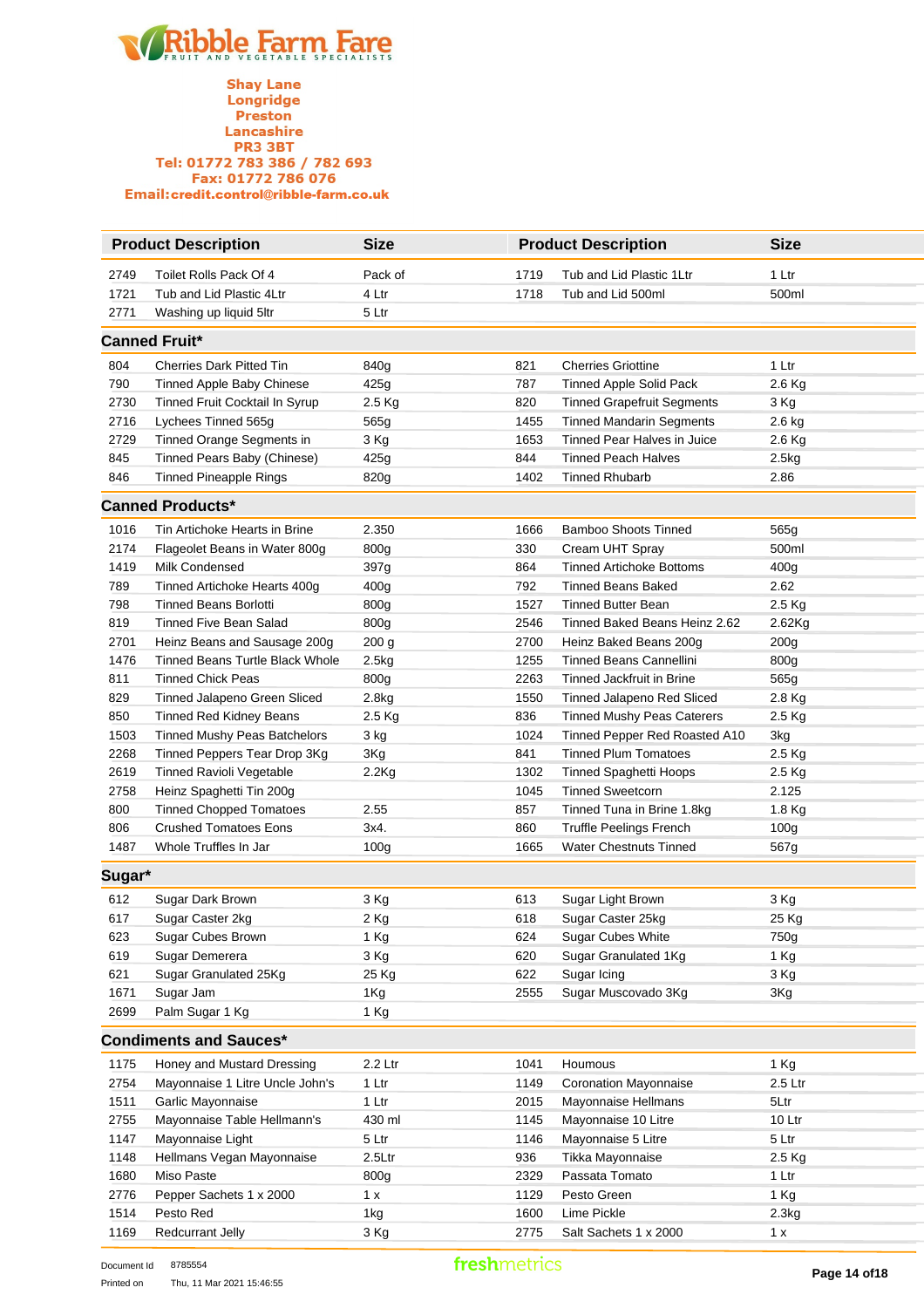|      | <b>Product Description</b>                    | <b>Size</b>       |      | <b>Product Description</b>          | <b>Size</b>      |
|------|-----------------------------------------------|-------------------|------|-------------------------------------|------------------|
| 1151 | Sauce Apple                                   | $2.5$ Kg          | 1154 | Sauce BBQ                           | 2.27             |
| 2333 | Sauce Bearnaise Instant Sauce                 | 2.5kg             | 1649 | Sauce Black Bean Uncle Bens         | 2.3kg            |
| 1728 | Sauce Blue Cheese Dressing                    | 1Ltr              | 1509 | Sauce Bolognese                     | 2.2 Ltr          |
| 2328 | <b>Sauce Brown Sachets</b>                    | 200 x             | 1152 | Sauce Brown                         | 4.3 Ltr          |
| 1180 | Sauce Caesar Dressing Lion                    | 2.27              | 1155 | Sauce Cranberry                     | 2.5 Kg           |
| 1732 | Sauce Franks Hot                              | 3.78              | 1174 | Sauce French Salad Dressing         | 2.27             |
| 2026 | Sauce Hollandaise                             | Ltr               | 1100 | Sauce Horse Radish                  | 2.27             |
| 1153 | Sauce HP                                      | 2.2 Ltr           | 2757 | Sauce HP Table 285grm               | 285              |
| 1157 | Sauce Mint                                    | 2.27              | 2773 | Mustard French's American           | 2.98             |
| 2789 | Mustard Colmans Wholegrain 2.2                | 2.2 Kg            | 1156 | Mustard Dijon                       | 2 Ltr            |
| 1158 | <b>Mustard English</b>                        | 2.27              | 1159 | Mustard French                      | 2.27             |
| 1160 | Mustard Coarse Grain                          | 2.27              | 2023 | Sauce Oyster                        | Ltr              |
| 2724 | Sauce Piri Piri                               | 1 Ltr             | 1733 | Sauce Pizza                         | 3kg              |
| 1133 | Sauce Salsa Cool Mexican                      | 2.2 Ltr           | 1150 | Sauce Salad Cream                   | 2.27             |
| 2195 | Sauce Satay                                   | 360g              | 2310 | Sauce Siracha                       | 700ml            |
| 1731 | Sauce Strawberry Dessert                      | 500 <sub>g</sub>  | 1165 | Sauce Tartare                       | 2.27             |
| 1163 | Sauce Tomato                                  | 4.5 Ltr           | 1173 | Sauce Tomato Heinz                  | 2.15             |
| 2756 | Sauce Tomato Table Heinz 342                  | 342               | 1164 | <b>Sauce Tomato Sachets</b>         | 200x1            |
| 1573 | Sauce Worcestershire                          | 2 Ltr             | 2778 | Sugar Demerara Sticks 1 x 1000      | 1 x              |
| 2777 | Sugar White Sachets 1 x 1000                  | 1 x               | 2774 | Malt Vinegar Sachets 200 x 7ml      | 1 x              |
|      | Dried Herbs*                                  |                   |      |                                     |                  |
| 1116 | <b>Dried Basil</b>                            | 150g              | 1135 | <b>Dried Mixed Herbs</b>            | 140g             |
| 1105 | Dried Oregano                                 | 190g              | 1474 | <b>Dried Parsley</b>                | 100 <sub>g</sub> |
| 1111 | <b>Dried Sage</b>                             | 240g              | 1112 | Dried Tarragon                      | 90g              |
| 1113 | Dried Thyme                                   | 210g              | 1015 | Dried Italian Seasoning             | 180g             |
| 2105 | Hemp Seeds Organic                            | 1 kg              |      |                                     |                  |
|      | <b>Stuffing Breadcrumbs and Baking Mixes*</b> |                   |      |                                     |                  |
|      |                                               |                   |      |                                     |                  |
| 1734 | Fish Batter mix                               | 3.5kg             | 797  | <b>Batter Tempura</b>               | 1 Kg             |
| 600  | <b>Breadcrumbs Natural 3kilo</b>              | 3 Kg              | 2171 | <b>Breadcrumbs Gluten Free</b>      | 10Kg             |
| 601  | <b>Breadcrumbs Panko</b>                      | 1 Kilo            | 852  | Sage & Onion Stuffing               | 3k               |
| 2772 | Atora Shredded Beef Suet 2 Kg                 | 2 Kg              | 863  | Veg Suet Mix                        | 3.5 Kg           |
|      | <b>Puree and Paste*</b>                       |                   |      |                                     |                  |
| 2161 | <b>Madras Paste Knorr</b>                     | 1.1 <sub>kg</sub> | 2365 | Puree Chestnut 200g                 | 200g             |
| 735  | <b>Puree Garlic</b>                           | $1$ Ltr           | 1443 | Knorr Pureed Herbs Jar Ginger       | 750g             |
| 1478 | Puree Paprika                                 | 750g              | 1014 | Mixed Peppercorn Puree Knorr        | 750g             |
| 758  | Puree Tomato                                  | 800g              | 2160 | Tandoori Paste Knorr                | 1.1kg            |
| 1128 | Tikka Paste Knorr                             | 1.1 Kg            |      |                                     |                  |
|      | <b>Frozen Bakery</b>                          |                   |      |                                     |                  |
| 534  | <b>Bagels</b>                                 | $1 \times 4$      | 532  | <b>Baguettes Malted Wheat</b>       | 30x              |
| 533  | Baguettes White Par Baked                     | 30x               | 2337 | Burger Buns Gluten Free 1 x 24      | $1 \times 24$    |
| 530  | <b>Brioche Loaf</b>                           | 500 g             | 531  | Brioche Sliced Bun 5" 1 x 40        | $1 \times 40$    |
| 2330 | Brioche Glazed Sliced Bun 4" x                | $1 \times 48$     | 2715 | Brioche Mini Slider Buns x 60       | 60 x             |
| 540  | Ciabatta Frozen                               | 40 x              | 555  | Gluten Free Bread Loaf Sliced       | 535 g            |
| 560  | Muffin Breakfast                              | $1 \times 4$      | 564  | Panini Bread Frozen                 | 30x              |
| 562  | Pitta Bread                                   | $1 \times 6$      | 563  | Potato Cakes                        | $1 \times 6$     |
| 2382 | Bridor Blueberry & Muesli                     | $1 \times 60$     | 2625 | Bridor Breizh N Roll                | $1 \times 60$    |
| 2379 | Bridor Bun n Roll 85g                         | $1 \times 50$     | 2383 | Bridor Choc Twist 90g               | $1 \times 70$    |
| 2381 | <b>Bridor Triple Chocolate</b>                | $1 \times 60$     | 2369 | <b>Bridor Croissant 70g</b>         | $1 \times 60$    |
| 2657 | Bridor Finedor 40g epi                        | 1x 40             | 2660 | <b>Bridor Finedor Country Style</b> | 1x 50            |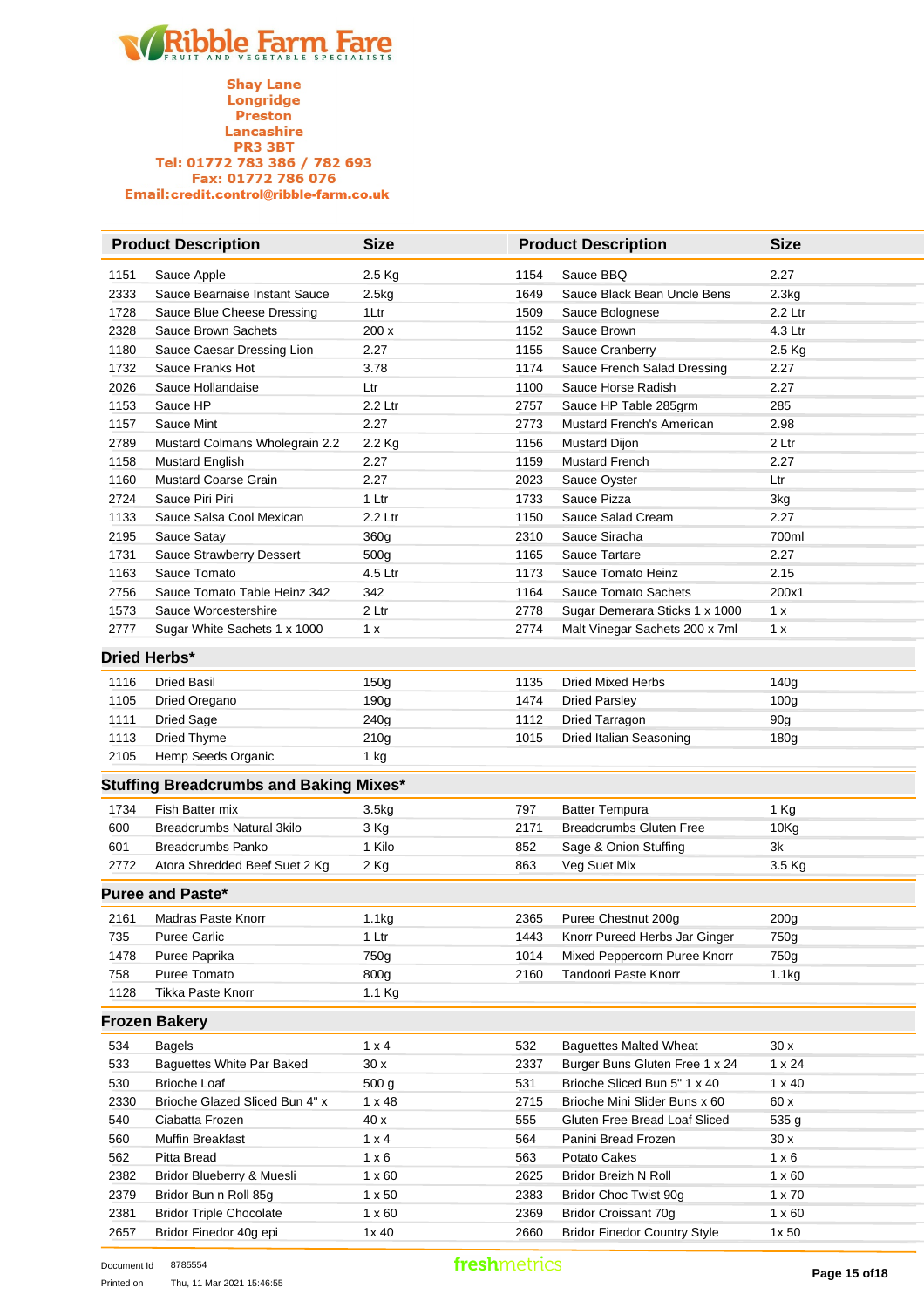|      | <b>Product Description</b>             | <b>Size</b>   |      | <b>Product Description</b>         | <b>Size</b>      |
|------|----------------------------------------|---------------|------|------------------------------------|------------------|
| 2661 | <b>Bridor Plain Finedor</b>            | 1x50          | 2624 | Bridor Fruit Bread 180g            | $1 \times 20$    |
| 2373 | <b>Bridor Mini Gourmandise</b>         | 1 x           | 2370 | Bridor Pain au Chocolate 75g       | $1 \times 70$    |
| 2626 | Bridor GF Poppy Seed Roll              | $1 \times 50$ | 2380 | <b>Bridor Raspberry Cheesecake</b> | $1 \times 60$    |
| 2623 | <b>Bridor Prestige Roll Assortment</b> | $1 \times 90$ | 2372 | <b>Bridor Lunch Viennese</b>       | 1 x              |
| 2664 | Sourdough Loaf                         | 500g          | 566  | Soup Rolls Frozen                  | 60x              |
| 475  | <b>Croissants Unbaked Butter</b>       | $1 \times 70$ | 769  | Frozen Kara 5 Floured Baps         | $1 \times 48$    |
| 764  | Frozen Bloomers White Uncut            | $1 \times 8$  | 763  | Frozen Bloomers Wholemeal          | $1 \times 8$     |
| 2349 | Frozen Bloomer White Thick Cut         | 5x            | 1495 | Frozen Bloomers White Sliced       | $1 \times 5$     |
| 1501 | Frozen Bloomers Brown Sliced           | 1 x 5         | 2766 | Frozen Dough Balls                 |                  |
| 2736 | Foccachia Bread Slab Rosemary          |               | 2487 | <b>Oval Flat Breads</b>            | 163g x           |
| 1469 | Mini Naan Breads                       | $1 \times 24$ | 470  | Pastry Shortcrust Frozen x 4       | $4 \times 1.5$   |
| 783  | Frozen Tortilla Wraps 10               | 10x10         | 591  | Feuille de Brick                   | $1 \times 10$    |
| 467  | Pastry Kataifi                         | 400g          | 468  | Pastry Puff Frozen 1x4 Packs       | $4 \times 1.5$   |
| 1217 | Spring Roll Wrapper                    | $1 \times 30$ | 2278 | <b>Wholemeal Tortilla Wraps</b>    | 1x18             |
|      | <b>Puree Frozen And Ambient*</b>       |               |      |                                    |                  |
| 1498 | Puree Apricot Frozen                   | 1 Kg          | 1497 | Puree Green Apple Frozen           | 1 Kg             |
| 722  | <b>Puree Apricot Ambient</b>           | 1 Kg          | 1496 | Puree Banana Frozen                | 1 Kg             |
| 727  | Puree Banana Ambient                   | 1 Kg          | 1714 | Puree Beetroot Frozen              | 1 Kg             |
| 1464 | Puree Bergamot Frozen                  | 1 Kg          | 731  | Puree Blackcurrant Frozen          | 1 Kg             |
| 729  | Puree Blackberry Frozen                | 1 Kg          | 1504 | Puree Blueberry Ambient            | 1 Kg             |
| 730  | Puree Blueberry Frozen                 | 1 Kg          | 733  | Puree Black Cherry                 | 1 Kg             |
| 1710 | Puree Cherry Morello Frozen            | 1 Kg          | 732  | Puree Cherry Ambient               | 1 Kg             |
| 734  | <b>Puree Frozen Coconut</b>            | 1 Kg          | 1708 | Puree Fig Frozen                   | 1 Kg             |
| 1711 | Puree Kiwi Frozen                      | 1 Kg          | 736  | Puree Kiwi Ambient                 | 1 Kg             |
| 1505 | Puree Lemon Ambient                    | 1 Kg          | 737  | Puree Lemon Frozen                 | 1 Kg             |
| 738  | Puree Lime Frozen                      | 1 Kg          | 1465 | Puree Lychee Frozen                | 1 Kg             |
| 1462 | Puree Mandarin Frozen                  | 1 Kg          | 741  | Puree Mango Frozen                 | 1 Kg             |
| 740  | Puree Mango Ambient                    | 1 Kg          | 739  | Puree Melon Frozen                 | 1 Kg             |
| 742  | Puree Blood Orange Frozen              | 1 Kg          | 748  | Puree Passionfruit Frozen          | 1 Kg             |
| 747  | <b>Puree Passionfruit Ambient</b>      | 1 Kg          | 1506 | <b>Puree Pear Ambient</b>          | 1 Kg             |
| 744  | Puree Peach Frozen                     | 1 Kg          | 746  | Puree Pear Frozen                  | 1 Kg             |
| 743  | <b>Puree Peach Ambient</b>             | 1 Kg          | 2339 | Puree Red Pepper Frozen            | 1 Kg             |
| 1463 | Puree Pink Grapefruit Frozen           | 1 Kg          | 745  | Puree Pineapple Frozen             | 1 Kg             |
| 749  | Puree Plum Mirabelle Frozen            | 1 Kg          | 750  | Puree Pomegramate Frozen           | 1 Kg             |
| 1715 | Puree Pumpkin Frozen                   | 1 Kg          | 753  | Puree Raspberry Frozen             | 1 Kg             |
| 752  | Puree Raspberry Ambient                | 1 Kg          | 751  | Puree Redcurrant Frozen            | 1 Kg             |
| 755  | Puree Rhubarb Frozen                   | 1 Kg          | 754  | <b>Puree Rhubarb Ambient</b>       | 1 Kg             |
| 757  | Puree Strawberry Frozen                | 1 Kg          | 756  | Puree Strawberry Ambient           | 1 Kg             |
| 1712 | Puree Sunfruit Frozen                  | 1 Kg          | 1709 | Puree Watermelon Frozen            | 1 Kg             |
| 1713 | Puree Yuzu Frozen                      | 1 Kg          |      |                                    |                  |
|      | <b>Dried Products*</b>                 |               |      |                                    |                  |
| 2110 | Banana Chips                           | 1 Kg          | 1694 | <b>Blackberries Freeze Dried</b>   | 100 <sub>g</sub> |
| 1667 | <b>Caramelised Dried Apple Rings</b>   | 10 kg         | 1695 | <b>Cherries Freeze Dried</b>       | 100 <sub>g</sub> |
| 2101 | Coconut Chips                          | 1 Kg          | 338  | Currants                           | 3 Kg             |
| 334  | <b>Dried Apricots</b>                  | 3 Kg          | 1441 | <b>Dried Cranberries</b>           | 1 Kg             |
| 339  | Dates Dried & Chopped                  | 3 Kg          | 340  | Dates Whole Pitted                 | 3 Kg             |
| 341  | <b>Dried Figs</b>                      | 1 Kg          | 2785 | Dried Mixed Fruit 2 kg             | 2 Kg             |
| 1036 | Dried Ceps/Porcini Mushroom            | 500g          | 1035 | Dried Forester Mushroom            | 500g             |
| 2612 | Noodles Udon Dried                     | 250g          | 343  | <b>Dried Prunes</b>                | 3 Kg             |
| 2787 | Fried Shallots 1 Kg                    | 1 Kg          | 2769 | Yeast Dried 500g                   | 500g             |
| 2800 | Engevita Yeast Flakes B12 125g         | 125g          | 2111 | Flax/Linseed Seeds                 | 1 kg             |
|      |                                        |               |      |                                    |                  |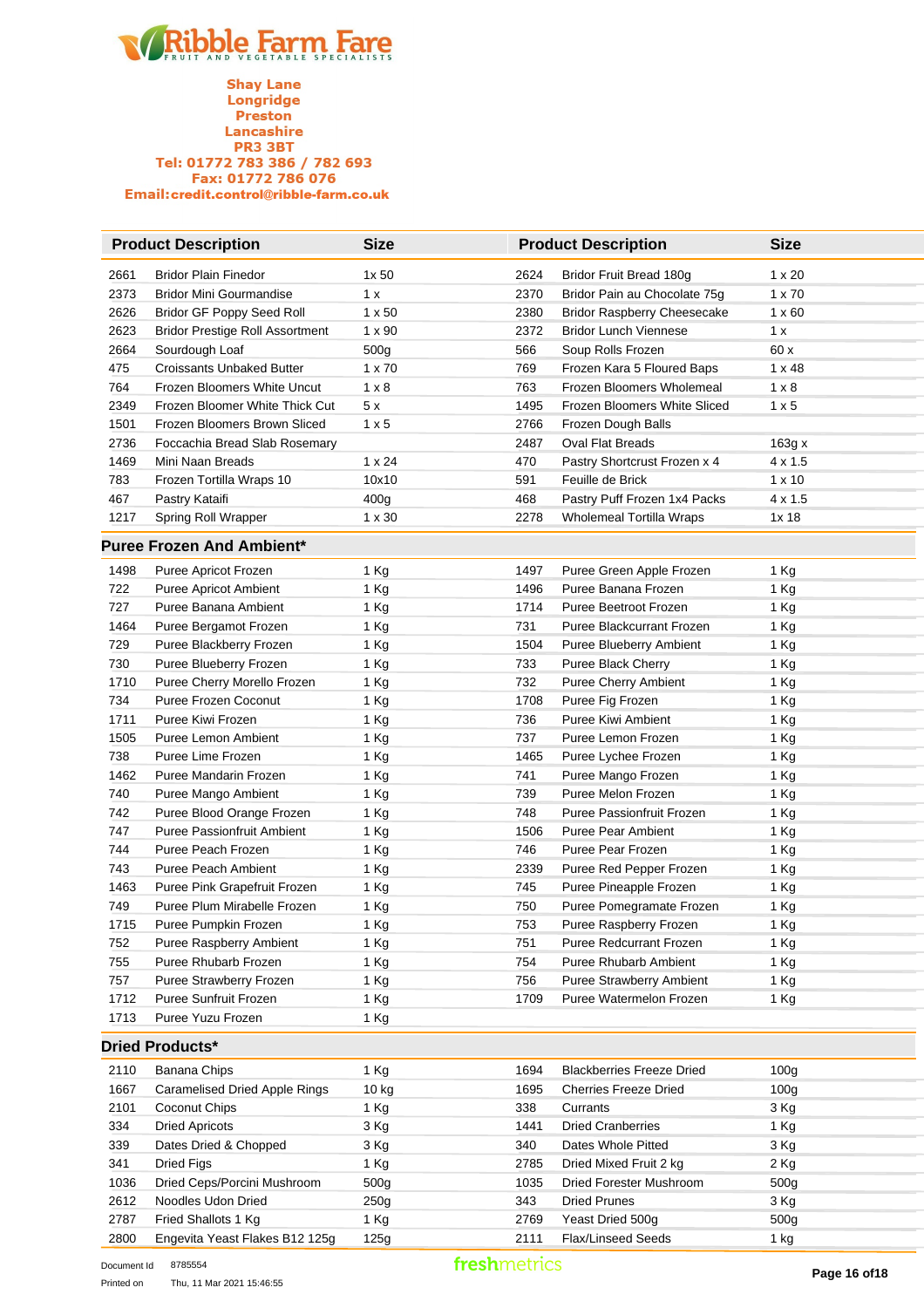

|                | <b>Product Description</b>      | <b>Size</b>     | <b>Product Description</b> |                                 | <b>Size</b>      |
|----------------|---------------------------------|-----------------|----------------------------|---------------------------------|------------------|
| 2313           | Freekah grains                  | 250g            | 1038                       | Gnocchi                         | 500 <sub>g</sub> |
| 2104           | Goji Berries                    | 1Kg             | 2312                       | <b>Malt Extract</b>             | 340g             |
| 2428           | Mincemeat                       | 3Kg             | 1696                       | Mixed Candy Peel                | 1 Kg             |
| 377            | Fruit Pot Jelly Peach           | $1 \times 18$   | 375                        | <b>Fruit Pots Mandarin</b>      | 18x              |
| 373            | Fruit Pots Peach/Pear           | 18x             | 374                        | Fruit Pots Pineapple            | 18x              |
| 379            | Fruit Pot Jelly Vimto           | $1 \times 18$   | 2311                       | <b>Bee Pollen Powder</b>        | 125g             |
| 344            | Raisins                         | 3 Kg            | 345                        | Raisins Golden                  | 1 Kg             |
| 2564           | Raisins Small Bags 60 x25g      | 60 x            | 1654                       | Raspberry Freeze Dried          | 60 <sub>g</sub>  |
| 1655           | <b>Strawberry Freeze Dried</b>  | 40 <sub>g</sub> | 349                        | <b>Sultanas</b>                 | 3 Kg             |
| 1761           | <b>Tinned Haricot Beans</b>     | 2.6kg           |                            |                                 |                  |
| Sosa*          |                                 |                 |                            |                                 |                  |
| 2128           | SOSA Agar Agar                  | 500g            | 2125                       | SOSA Potato Airbag              | 650g             |
| 2137           | SOSA Albuwhip                   | 500g            | 2141                       | SOSA Apricot Crispies           | 250g             |
| 2127           | SOSA Banana Compound            |                 | 2130                       | SOSA Banana Crispies            | 250g             |
| 2131           | <b>SOSA Beetroot Powder</b>     | 300g            | 2152                       | SOSA Candied Ginger Cubes       | 750g             |
| 2156           | SOSA Cherry Crispies            | 300g            | 2124                       | <b>SOSA Coconut Chunks</b>      | 2.5Kg            |
| 2134           | SOSA Gelburger                  | 500g            | 2146                       | SOSA Gel Crem Cold              | 700g             |
| 2145           | SOSA Gel Crem Hot               | 500g            | 2135                       | SOSA Gelpresse                  | 500g             |
| 2138           | <b>SOSA Goats Cheese Powder</b> | 500g            | 2154                       | <b>SOSA Diced Lemon Cubs</b>    |                  |
| 2150           | <b>SOSA Lemon Slices</b>        | 1.6Kg           | 2147                       | <b>SOSA Maltosec</b>            | 500g             |
| 2123           | SOSA Mango Crispies             | 250g            | 2132                       | SOSA Black Olive Powder         | 150g             |
| 2133           | SOSA Black Olive Rings          | 75g             | 2129                       | <b>SOSA Fried Onions</b>        | 300g             |
| 2151           | SOSA Orange Slices              | 2.5Kg           | 2126                       | SOSA Red Pepper Powder          |                  |
| 2149           | SOSA Peta Crispies Choc         | 900g            | 2148                       | SOSA Peta Crispies Plain        | 750g             |
| 2139           | SOSA Procrema Cold              | 3K              | 2144                       | SOSA Proespuma Cold             | 700g             |
| 2143           | SOSA Proespuma Hot              | 500g            | 2140                       | SOSA Procrema Hot               | 3K               |
| 2155           | SOSA Raspberry Crispy           | 300g            | 2136                       | <b>SOSA Smoked Powder</b>       | 500g             |
| 2157           | SOSA Strawberry Powder          | 500g            | 2122                       | <b>SOSA Strawberry Crispies</b> | 300g             |
| 2153           | <b>SOSA Ultratex</b>            | 500g            |                            |                                 |                  |
| <b>Unknown</b> |                                 |                 |                            |                                 |                  |
| 2434           | Mini Christmas Pudding          | 48x             |                            |                                 |                  |
|                | <b>Miscellaneous</b>            |                 |                            |                                 |                  |
| 1789           | Christmas Pudding Log 1.25Kg    | 1.25            |                            |                                 |                  |
|                | <b>New Special Lines</b>        |                 |                            |                                 |                  |
| 2556           | Gnocci 3 Kg - 24 Hours Notice   | 3 Kg            | 2570                       | Ice Cream Banana                | 4 Ltr            |
| 2573           | Ice Cream Blackpool Rock        | 4 Ltr           | 2574                       | Ice Cream Blue Bubblegum        | 4 Ltr            |
| 2584           | Ice Cream Pecan And Caramel     | 4 Ltr           | 2575                       | Ice Cream Caramel Crunch        | 4 Ltr            |
| 2594           | Ice Cream Salted Caramel        | 4 Ltr           | 2572                       | Ice Cream Black Cherry          | 4 Ltr            |
| 2571           | Ice Cream Belgian Chocolate     | 4 Ltr           | 2590                       | Ice Cream White Choc Chip       | 4 Ltr            |
| 2591           | Ice Cream White Choc And        | 4 Ltr           | 2576                       | Ice Cream Coconut               | 4 Ltr            |
| 2577           | Ice Cream Eton Mess             | 4 Ltr           | 2578                       | Ice Cream Fudge & Caramel       | 4 Ltr            |
| 2579           | Ice Cream Honey and Ginger      | 4 Ltr           | 2580                       | Ice Cream Lemon Meringue        | 4 Ltr            |
| 2581           | Ice Cream Malted Teezer         | 4 Ltr           | 2582                       | Ice Cream Mint Choc Chip        | 4 Ltr            |
| 2583           | Ice Cream Peanut Butter         | 4 Ltr           | 2597                       | Ice Cream Pistachio             | 4 Ltr            |
| 2588           | Ice Cream Pure And Simple       | 4 Ltr           | 2589                       | Ice Cream Raspberry Ripple      | 4 Ltr            |
| 2592           | Ice Cream Rocky Road            | 4 Ltr           | 2593                       | Ice Cream Rum And Raisin        | 4 Ltr            |
| 2779           | Strawberry Ice Cream            | 4 Ltr           | 2596                       | Ice Cream Tiramisu              | 4 Ltr            |
| 2586           | Ice Cream Vanilla Honeycomb     | 4 Ltr           | 2587                       | Ice Cream Whiskey and           | 4 Ltr            |
| 2565           | Lasagne Sheets Fresh            | 3 Kg            | 2559                       | Goat Cheese & Red Pepper        | 3 Kg             |